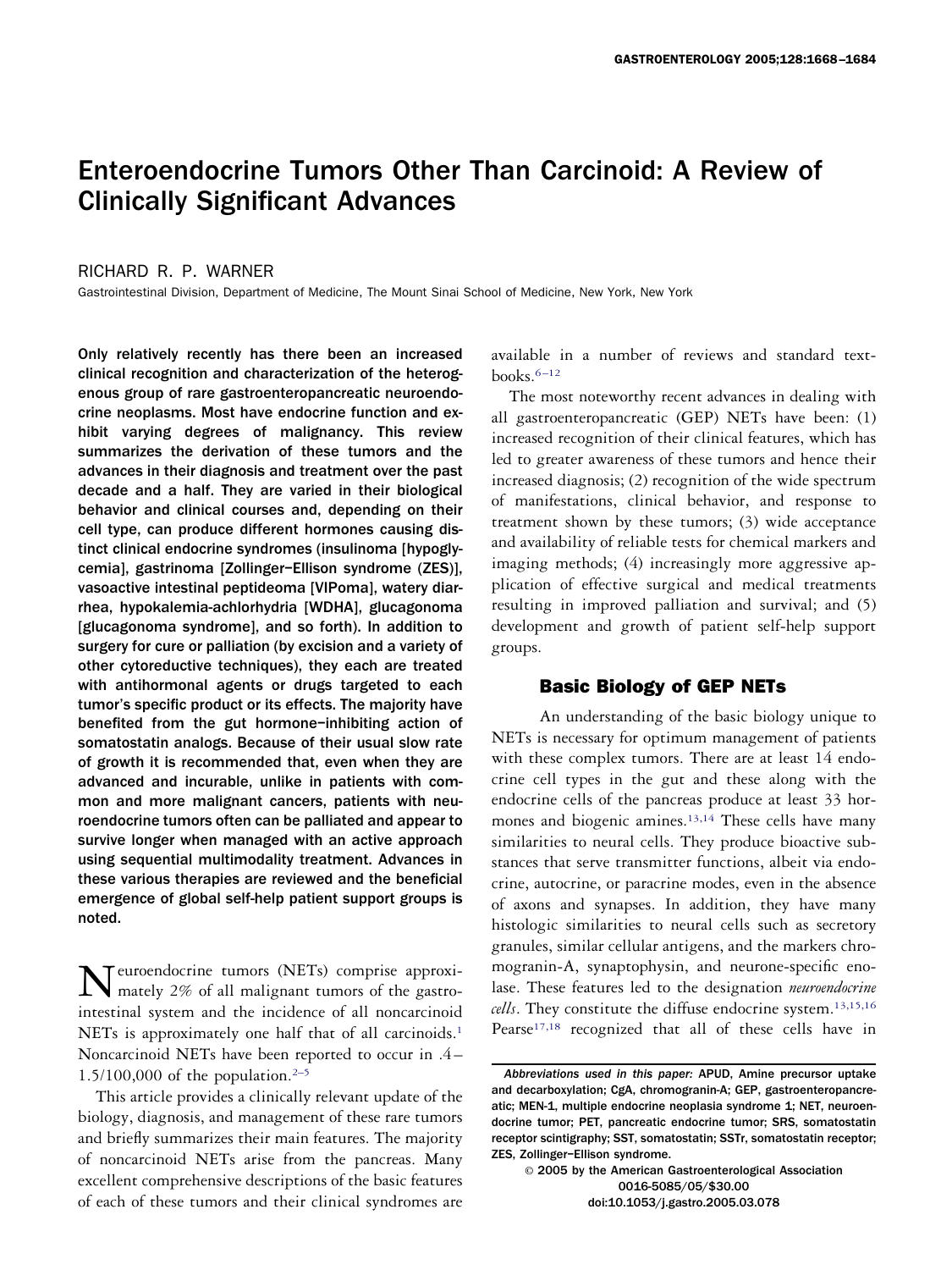varying degrees a common biological function, the ability to take up amine precursor substances, and perform their decarboxylation. Hence, they can produce peptide hormones and biogenic amines (such as serotonin and catecholamines). The acronym Amine precursor uptake and decarboxylation (APUD) therefore has been applied to this cell system and tumors arising from neuroendocrine cells have been called apudomas. The APUD concept led to the belief that these cells arise from the embryologic neural crest. This hypothesis eventually was found to be incorrect by convincing evidence that now points to these cells arising mainly from multipotential stem cells of endodermal origin in the pancreas<sup>19</sup> and scattered throughout the intestinal tracts.<sup>13,19</sup> Collectively they are known as enteroendocrine cells. Because of their histologic staining affinity for chromium salts and silver salts they also are known as chromaffin or enterochromaffin cells, and in the gut they are known as Kulchitsky or argentaffin cells. If a reducing agent is required for staining with silver salts they then are called argyrophilic cells. Although sprinkled as individual cells in the gut mucosa, they are found in the pancreatic islets of Langerhans in microscopic glandular aggregates where, similar to the endocrine cells in the intestine, they differentiate into the various specific endocrine tissues and phenotypes.

Although the embryologic origin portion of the APUD concept has been disproved, the view of a common biochemical endocrine function of these cells has been useful and appears valid. The cell type–specific hormonal substance produced by the enteroendocrine cell defines the type of NETs originating from that cell (serotonin-carcinoid, gastrin-gastrinoma, vasoactive intestinal peptide-VIPoma, insulin-insulinoma, glucagonglucagonoma, and so forth)[.20](#page-11-0) The clinical syndrome that may be associated with each of these tumors results from the excessive production of the tumor's resident hormone(s). Those NETs not producing an excess of clinically active hormones cause no clinical endocrine syndrome, and are called nonfunctioning NETs. However, there is considerable variation in the correlation of blood levels of pancreatic endocrine tumor (PET) hormonal products and clinical syndromes, some PETs produce several hormones but cause only one syndrome.<sup>21</sup>

Besides the NETs arising from the GEP system the diffuse endocrine system can be the source of NETs arising elsewhere such as the lung, bronchus, thymus and other tissues, small-cell carcinoma and medullary thyroid carcinoma, neuroblastoma, pheochromocytoma, Merkel cell carcinoma of the skin, and various NETs of the anterior pituitary[.12](#page-11-0) Although our considerations in this article are directed to the noncarcinoid NETs of the GEP system, much of the information presented has application to NETs of other organ systems.

# Genetics

The genetic studies indicating a difference between tumorigenesis of sporadic NETs of the pancreas and pancreatic adenocarcinomas have been well reviewed recently[.6](#page-11-0) Although at present no clearly identifiable common pattern of genetic aberration has emerged to form a molecular basis for the tumorigenesis of sporadic GEP NETs, recently a variety of genetic alterations has been found in some PET patients.<sup>20</sup> A loss of heterogeneity at chromosome 11q is common in functioning tumors and uncommon in nonfunctioning ones. Loss of heterogeneity at chromosome 6q was noted to be associated with nonfunctioning tumors[.22](#page-11-0) One third of PETs had allelic loss on chromosome 3p, which is adjacent to the small von Hippel–Lindau disease tumor-suppressor gene. Also, this allelic loss is associated with clinically malignant disease with extrapancreatic spread occurring with a 5-fold greater frequency.<sup>23,24</sup> Patients with aneuploid tumors were found to have a shorter survival than those with diploid tumors[.25,26](#page-11-0)

In contrast to the limited knowledge of the molecular basis of tumorigenesis in sporadic GEP NETs, more certain important alterations have been identified for the familial syndromes<sup>20</sup>: multiple endocrine neoplasia type 1 (MEN-1), von Hippel–Lindau disease, and neurofibromatosis type 1[.27,28](#page-11-0) They are inherited autosomal-dominant disorders. MEN-1 is associated with mutation and allelic loss in the Menin gene, a tumor suppressor on chromosome 11q 13[.6,29](#page-11-0) Allelic deletion of this gene also has been found in a number of well-differentiated sporadic PETs in various studies summarized by Rindi et al[.30](#page-11-0) This suggests the likely importance for involvement of the MEN-1 gene in tumorigenesis of some sporadic NETs of the pancreas.

The 2-hit hypothesis of tumorigenesis of MEN-1 proposed by Knudson<sup>31,32</sup> is based on the germline occurrence of MEN-1 gene mutation in all cells of the body, making the carrier of the inherited defective gene heterozygous and predisposed to tumor development in susceptible cells. The tumor develops when a second mutational event occurs (second hit), eliminating the remaining normal gene (ie, the second copy) or its function. This concept also explains tumor multiplicity and the earlier age of tumor onset in MEN-1 than occurs in sporadic NETs.

The MEN-1 syndrome usually consists of hyperparathyroidism and benign or malignant tumors of the pancreas and pituitary and, in a minority of cases, also may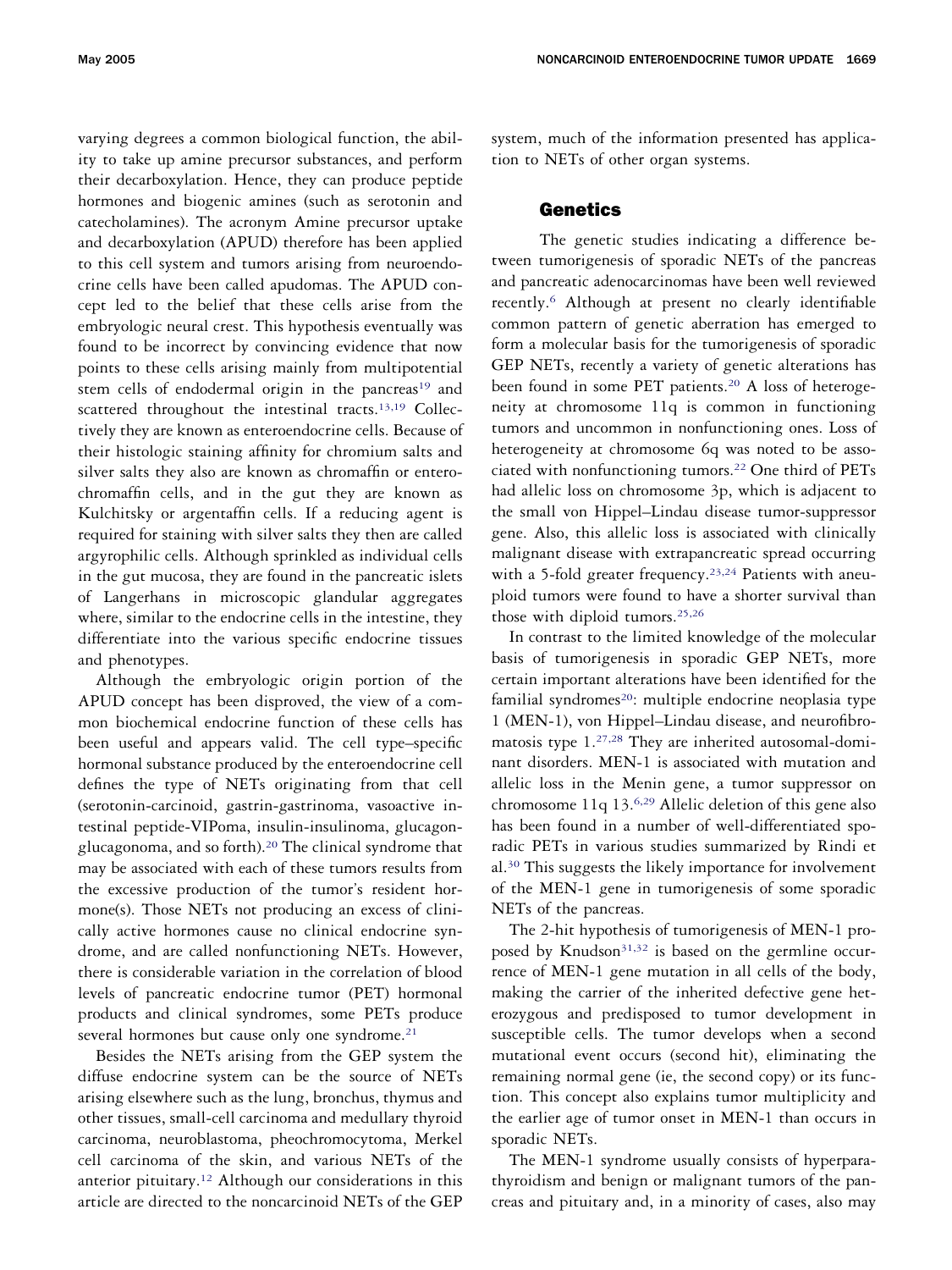include carcinoids and tumors of the adrenals, ovaries, and thyroid. Most common are parathyroid hyperplasia and concurrent pancreatic polypeptideoma (PPoma) and/or gastrinoma.<sup>11,33</sup> Fifty-seven percent of MEN-1 patients have Zollinger–Ellison syndrome (ZES) and approximately 20% of ZES patients have MEN-1. Most of the latter are multiple and located in the duodenum. Thirty percent of all growth hormone releasing factoromas (GRFomas) are associated with MEN-1, as are 4%–5% of insulinomas. Eighty percent of patients with MEN-1 syndrome developed PETs, which often are multiple and may be benign or malignant.<sup>34,35</sup> PETs are the most common cause of death in the MEN-1 syndrome[.36](#page-11-0) However, only a small minority of all PETs are associated with the MEN-1 syndrome.

von Hippel–Lindau disease is even less common than MEN-1 syndrome. It consists of cerebelloretinal hemangioblastomatosis and neoplasms of the pancreas, kidney, epididymis, and cysts or angiomas of the kidney or liver. PETs occur in 12%–17% of patients with von Hippel– Lindau disease[.37,38](#page-11-0)

Neurofibromatosis type 1, which is diagnosed on a clinical basis[,39](#page-11-0) often is associated with duodenal somatostatinomas[.39–42](#page-11-0)

#### Incidence

A Medline search disclosed no long-term study addressing the changing incidence of noncarcinoid GEP NETs. However, because of increased awareness it is reasonable to presume that in recent years these tumors have had a significant increase in their reported incidence. Clinically significant PETs have been reported to occur in approximately 1 per 100,000 people per year and account for only  $1\%-2\%$  of all pancreatic tumors.<sup>12</sup> Autopsy studies indicate that there is a much greater occurrence of unrecognized clinically insignificant PETs.<sup>43</sup> Kimura et al.,<sup>43</sup> in a meticulous study of the pancreas of patients dying from unrelated disease, discovered a remarkably high incidence of tiny asymptomatic NETs. A total of 1.6% were found on routine microscopic study of 3 random sections of the pancreas but 10% were found on histologic study of multiple sections taken from all portions of the pancreas. These observations are clinically relevant because the high diagnostic imaging sensitivity of currently available endoscopic ultrasonography may allow the discovery of very small clinically insignificant PETs that might be coincidental, unrelated to a patient's symptoms, and hence not require surgical excision.

Insulinomas are the most common functioning PETs with a 17% incidence, followed by gastrinoma (15%), PPoma (9%), VIPoma (2%), glucagonoma (1%), carcinoid  $(1\%)$ , somatostatinoma (1%), and the remainder are comprised of neurotensinomas, adrenocorticotropic hormeoma (ACTHoma), GRFomas, calcitonin-producing tumors, parathyroid hormone–related peptide tumors, and other exceedingly rare neoplasms. This whole group of very rare PETs accounts for no more than 1%–2%[.43,44](#page-12-0) It also must be borne in mind that almost all of the PETs can be multiple and also can arise outside of the pancreas, particularly gastrinomas  $(\leq 77\%)$ , carcinoids (99%), and somatostatinomas  $(>\!\!40\%)$ .<sup>6,7,36,44</sup>

Nonfunctioning PETs comprise the largest group of these tumors,  $15\% - 30\%$ .<sup>6,45</sup> They formerly were thought to release no hormonal products. However, they are now known to produce the nonspecific substance chromogranin-A frequently,  $\alpha$  and  $\beta$  subunits of human chorionic gonadotropin sometimes, and small amounts of neurotensin, various peptides, and in more than half the cases, pancreatic polypeptide. These are inert clinically[.45](#page-12-0) Therefore, they cause no clinical syndrome and hence nonfunctioning PETs and PPomas often are classified together. Histologically, these tumors can not be distinguished readily from other PETs[.9,46](#page-11-0) Blood pancreatic polypeptide (PP) levels, however, also are increased in association with a large number of functioning GEP NETs, and in many other nonneoplastic diseases and conditions<sup>9</sup>

#### Classification

Misunderstanding is perpetuated for the clinician by the different nomenclature, classifications, and terminology applied to the many varied types of NETs in efforts to either unify them based on shared characteristics or to separate them based on their type-specific differences, and also to indicate their levels of malignancy. In the past, pathologists called all GEP NETs *carcinoids* because their histology is quite similar without special staining. This practice still is continued sometimes. However, clinicians in general understand the designation *carcinoid* to mean a serotonin-producing tumor, functioning or nonfunctioning. A recently revised but not yet universally used classification of GEP and lung NETs appears to be an improvement and is the basis of a World Health Organization classification of these tumors. $47-49$  It relates their histopathology to their biological behavior. Five major categories of NETs are defined: (1) well-differentiated endocrine tumors (benign or low-grade malignancy), (2) well-differentiated endocrine carcinomas, (3) poorly differentiated endocrine carcinomas (small-cell carcinomas), (4) mixed exocrine and endocrine carcinomas (such as adenocarcinoids), and (5) several extremely rare neuroendocrine-like lesions.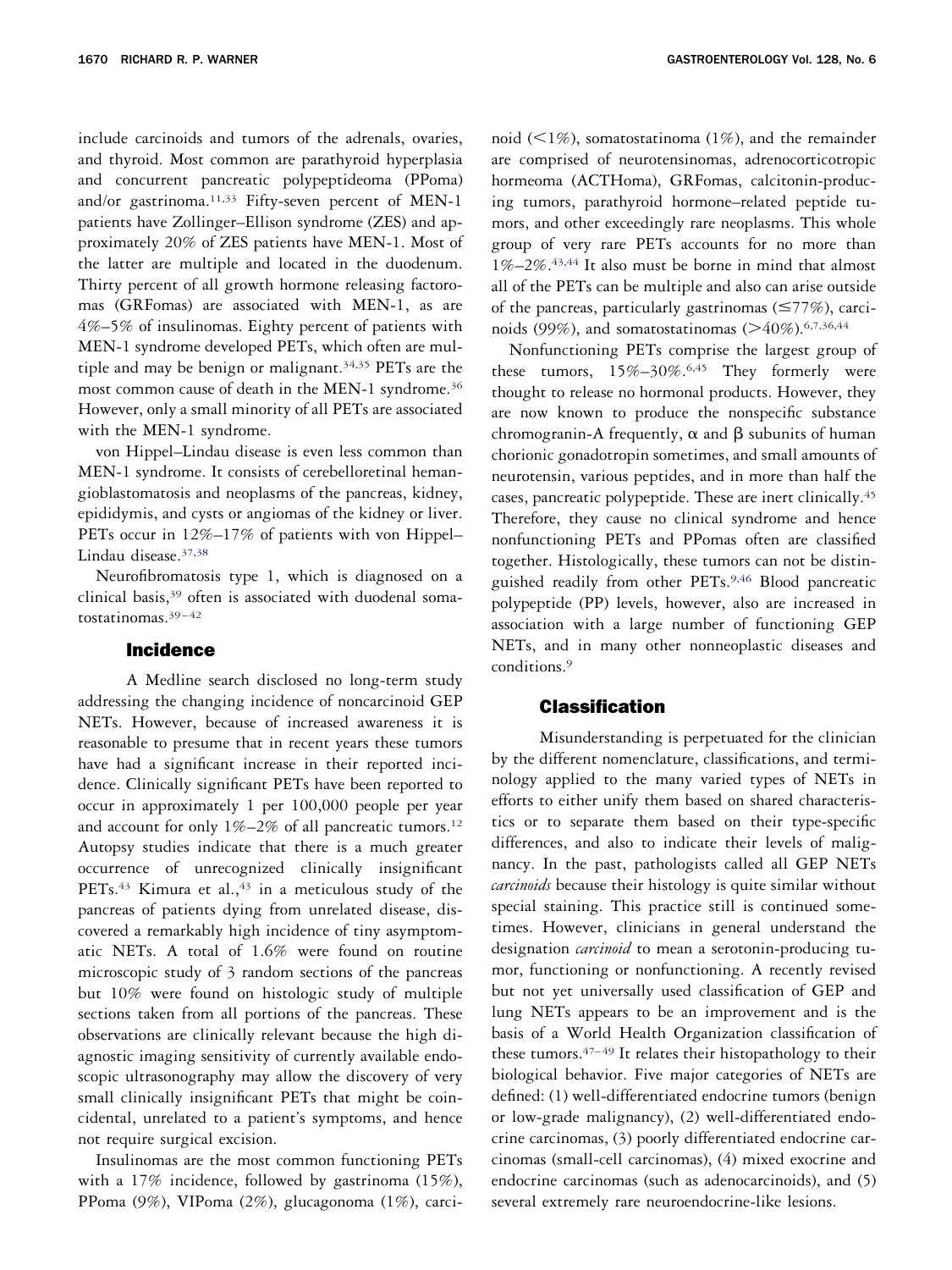Criteria on which categorization of the tumor is based are as follows: size, presence or absence of necrosis and/or metastases, and histology (tumor architecture, presence and extent of cellular atypia, and proliferation index). The proliferation index is determined by the percent of cells staining positively with a monoclonal antibody directed against a nuclear antigen in proliferating cells  $(KI-67/MIB-1)$  ( $>2\%$  indicating increasing degrees of malignancy). Also included, particularly for lung carcinoids, are the designations *typical* and *atypical,*[50](#page-12-0) largely determined by a mitosis count of 1 or less/10 high-power fields and the absence of necrosis for the former and 2–10/10 high-power fields plus necrosis for the latter. Greater than 10/10 high-power fields indicates the lesion is a small- or large-cell neuroendocrine carcinoma.<sup>51</sup> Occasionally, the descriptions typical or atypical are applied to nonpulmonary carcinoids or other NETs.

# Presentation and Natural Course

Similar to enteric carcinoids, all other GEP NETs present with symptoms or manifestations caused by the mechanical effects of their presence, growth, and metastases, or caused by the effect of their particular endocrine products. Sometimes they may be tiny (gastrinoma, insulinoma, VIPoma) and in other instances they may be very large and bulky (nonfunctioning NETs). They usually are very slow growing and therefore their diagnosis almost always is delayed for a long time, averaging 4–6 years[.7,36](#page-11-0) Their presenting symptoms are varied and usually nonspecific: heartburn, dyspepsia, abdominal pain, diarrhea, weak spells, change in weight (loss or gain), facial flush, skin rash, jaundice, or a self-discovered mass. Sometimes these tumors are found coincidentally at surgery. Because these symptoms are related mainly to the gastrointestinal tract or abdomen, gastroenterologists commonly become involved. However, the best care for these patients usually is achieved by a multidisciplinary team, which also may include a surgeon, endocrinologist, oncologist, interventional radiologist, and other specialists[.52](#page-12-0)

Even though the rate of growth of these NETs usually is slow in comparison with the more common carcinomas and their aggressiveness and pattern of growth vary widely, spanning the spectrum from nearly benign to very malignant, nevertheless it generally is recognized that with the exception of 90% of insulinomas they almost all have long-term malignant potential. Most are overtly malignant at the time of diagnosis, with 60% or more presenting with metastases to the liver. 6,36,52-57 Indeed, the most common cause of death from PETs is hepatic failure.<sup>58</sup>

With the advent of this recognition there has been increased development and use of effective antihormonal treatment (such as somatostatin analogs and protonpump inhibitor drugs) for most of the functioning enteroendocrine tumors. This has led to an increase in the duration of survival of these patients to equal that of the nonfunctioning NETs. Consequently, at present, the main cause of death in both groups of NETs is their malignant proliferation. Recognition of the underlying malignant potential of these tumors in the setting of a slow rate of growth has led to much greater aggressiveness in their treatment with both surgical and medical modalities. This aggressive approach considerably exceeds that applied to the faster-growing common cancers. The outcomes emerging from this more active approach to treatment are improved quality of life and further prolongation of survival. In 1988, a 40% chance of 5-year survival was reported for patients with unresectable PETs with liver metastases.<sup>59</sup> In 2002, Que et al.[60](#page-12-0) reported an 82% chance of 5-year survival for patients with metastatic PETs of all types who underwent surgery with an aggressive approach including partial hepatectomy, prophylactic cholecystectomy, and excision of gross nodal disease and the primary tumor. Adjunctive intraoperative cytoablative modalities (radiofrequency ablation, cryoablation) also sometimes were used and the need for their availability at surgery was emphasized. The intent of this surgery was to reduce hepatic metastases by 90%. These investigators also pointed out that although the 5-year survival rate for partial hepatectomy in their 63 metastatic islet cell tumor patients was 82%, only 51% of their 92 NET patients undergoing orthotopic liver transplantation survived 5 years. Over the past decade many others have reported on the increased benefits of aggressive surgery in treating these patients.  $61-69$ 

Although complete surgical excision is the only cure for any of the GEP NETs, various adjunctive surgical and nonsurgical cytoreductive and biological modalities have been developed and used with and without palliative surgery. The sequential use of these treatments often further enhances palliation and survival and must be considered in the management of incurable NETs. Choice and timing of each modality must be customized for each specific tumor and patient. These therapies include the following: cryoablation, radiofrequency ablation, hepatic artery embolus injection (with or without chemotherapy), biotherapy (somatostatin analogs octreotide and lanreotide, and interferon alfa), chemotherapy, and radiotherapy (external beam and radioisotope via systemic or organ-targeted injection).<sup>70,71</sup> These treatments are discussed in more detail later.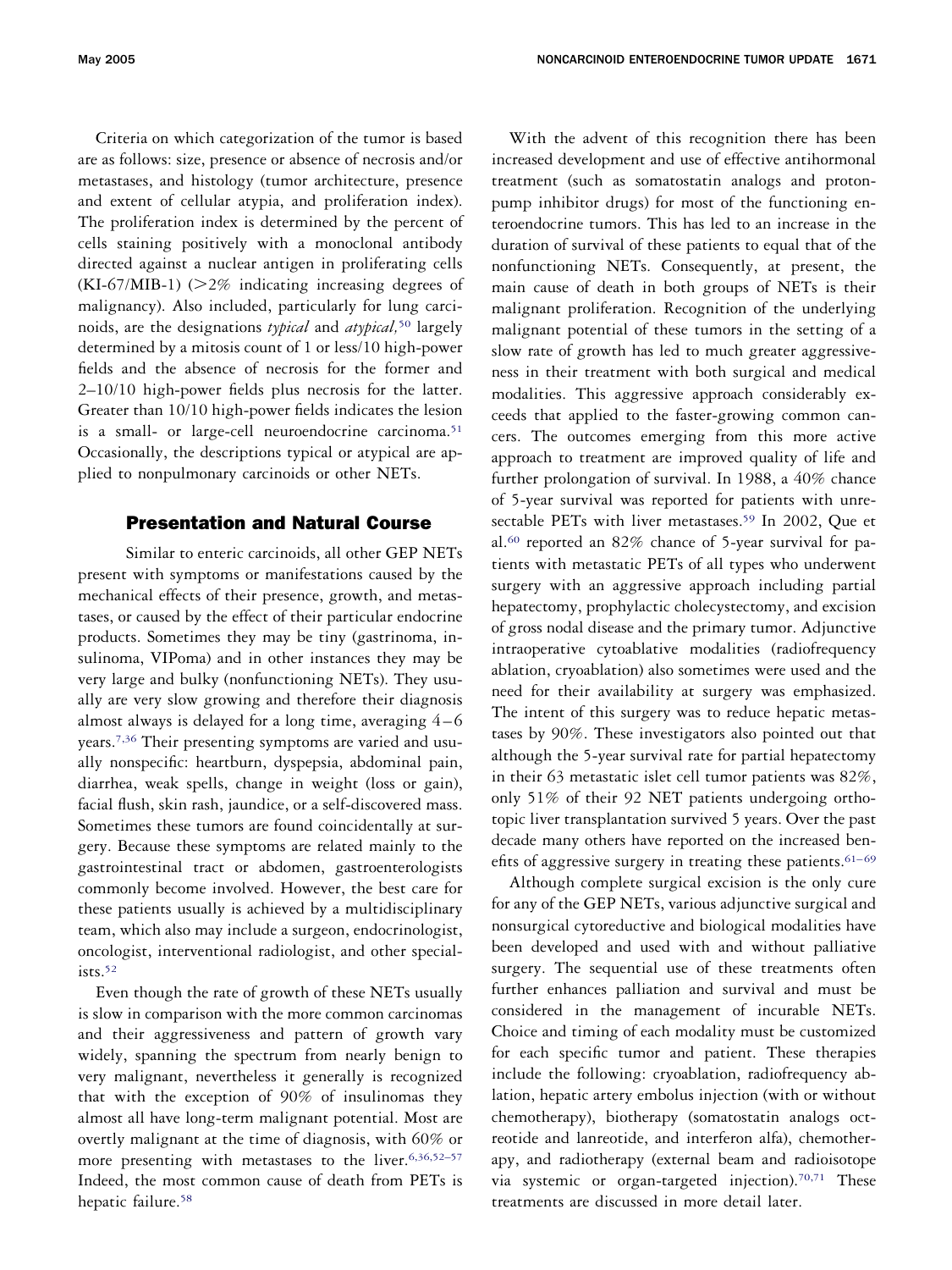## Histologic Predictors

The 2 most important indicators to differentiate between low-grade and intermediate-grade malignancy for PETs are the mitotic rate and the presence of necrosis[.72](#page-12-0) The absence of necrosis and less than 2 mitoses/50 high-power field indicate a low-grade classification and the presence of microscopic necrosis, and more than 2 mitoses/50 high-power field indicate an intermediate grade of malignancy. The 5-year survival rate in the intermediate group has been reported as almost half that of the patients with low-grade tumors. Additional investigators have made similar observations, reporting mitoses in terms of less than 2/10 high-power fields[.73,74](#page-12-0) The third prognostic predictor, angioinvasion, also has been emphasized recently[.75](#page-12-0)

The proliferation index inversely correlates well with the length of survival.<sup>76–81</sup> The criteria for a shorter survival and increased level of malignancy as predicted by these indicators vary somewhat among clinical investigators with some classifying a tumor as intermediate grade when its size on diagnosis is more than 2 cm, angioinvasion is present, and a proliferation index is greater than 2%[.48](#page-12-0) Others consider a proliferation index greater than 5% necessary to predict a shorter survival for a PET patient[.79](#page-12-0)

# Clinical Predictors

Tumor size correlates with outcome, the larger the tumor at diagnosis the worse the prognosis. A size greater than 2 to 3 cm is considered the boundary between indolent and moderately malignant. However, size alone is not a good independent predictor.<sup>[72](#page-12-0)</sup> The presence of liver metastases at the time of diagnosis is also a predictor of shorter survival[.79](#page-12-0) Nonfunctioning PETs tend to be more advanced when first diagnosed because their lack of a clinical hormone–produced syndrome leads to a greater delay in diagnosis.<sup>81</sup>

## Clinical Markers

All GEP NETs have the potential to produce almost any of the 2–3 dozen APUD system endocrine products. The most common are chromogranin-A (CgA), PP, gastrin, vasoactive intestinal peptide, serotonin, pancreastatin,  $\alpha$  and  $\beta$  subunits of human chorionic gonadotropin, calcitonin, neurone-specific enolase, neurotensin, motilin, somatostatin (SST), substance P, neurokinin-A, histamine, adrenocorticotropic hormone, growth hormone releasing factor, growth hormone, glucagon, insulin, catecholamines, dopa, various rarer peptide hormones, and urine 5-hydroxyindoleacetic acid.

Many of these substances are associated with a specific clinical syndrome when in excess (see [Table 1\)](#page-5-0).

Any PET can express more than one hormone or biogenic amine during its lifetime and hence cause a mixture of several clinical syndromes or a change in syndrome with the passage of time as the dominant hormone changes.<sup>82,83</sup> Also, patients may develop metachronous NET syndromes as part of the MEN-1 syndrome[.84](#page-13-0)

Many of these tumor products are inert clinically and are secreted regardless of the presence or absence of a clinical syndrome. Some are very useful nonspecific markers for the presence of a neuroendocrine tumor. Blood CgA level is by far the best of the nonspecific markers.<sup>46,85–88</sup> Its assay now is available commercially almost universally and its blood levels are increased in 60%–100% of almost all GEP NETs with the exception of insulinoma, in which it is expressed by only a small percentage of cases[.36,46,86,89,90](#page-11-0) A better marker for these tumors is chromogranin- $B^{91,92}$ ; however, there is no commercial availability for testing this marker.<sup>93</sup> CgA correlates somewhat with tumor burden except perhaps in gastrinoma, in which it has been shown to be produced by enterochromaffin-like cells in response to hypergastrinemia[.94](#page-13-0) It may help predict prognosis and is useful in following-up tumor progression or regression[.46,95,96](#page-12-0) Its changes may precede radiographic changes. It can be reduced in response to somatostatin analog treatment even without concomitant tumor regression. In interpretation of the clinical significance of CgA levels one must consider a number of non-NET conditions, which can increase its blood levels significantly (see [Table 2\)](#page-5-0).

Although CgA is the best nonspecific marker for NETs, interpretation of the blood levels in any given case should be correlated with the values found for the marker specifically associated with any clinical syndrome present such as gastrin in ZES, vasoactive intestinal peptide in VIPoma syndrome, 5-hydroxyindoleacetic acid/serotonin in carcinoid syndrome, and so forth.

Additional nonspecific markers are helpful along with CgA for diagnosing and following-up nonfunctioning tumors, and also most functioning NETs.<sup>46,97</sup> Those most commonly used are PP and the  $\alpha$  and  $\beta$  subunits of human chorionic gonadotropin.<sup>46,97-100</sup> Some clinicians also measure neurone-specific enolase.  $46,101-103$ 

Pancreastatin, a split product of the CgA molecule, first was isolated in 1986 and although its assay is available commercially, it is not used widely clinically, having been superseded by the assay of CgA.<sup>104</sup> Occasionally, however, it may be the only abnormal marker expressed by a PET.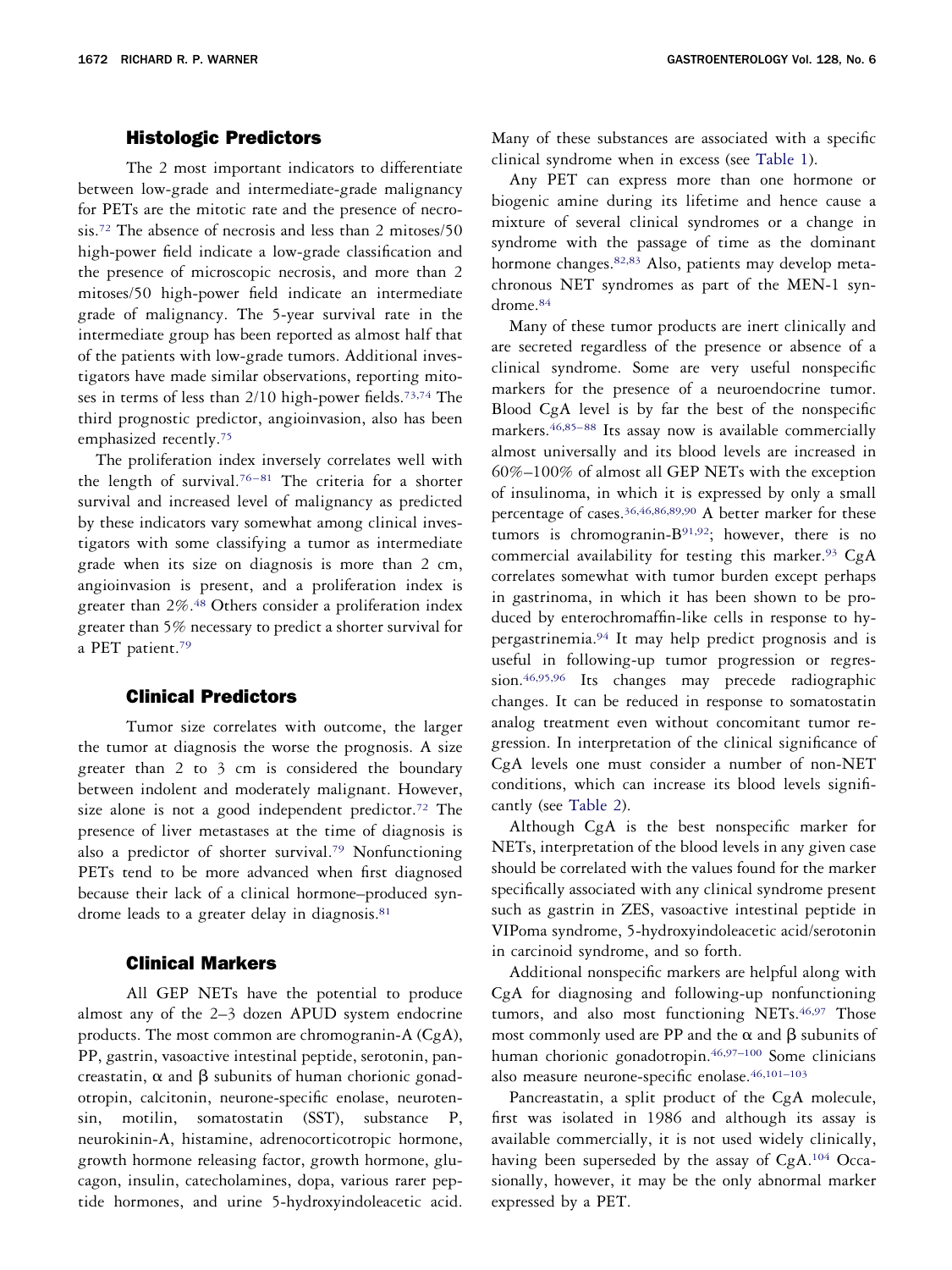| Tumor                        | Syndrome                                             | Hormone                                   | <b>Clinical features</b>                                                                               | Site                                    | Percent<br>malignant | Treatment                                                                     |
|------------------------------|------------------------------------------------------|-------------------------------------------|--------------------------------------------------------------------------------------------------------|-----------------------------------------|----------------------|-------------------------------------------------------------------------------|
| Insulinoma                   | Insulinoma                                           | Insulin Proinsulin                        | Hypoglycemia<br>Weight gain                                                                            | >95%<br>Pancreas                        | >10                  | Surgery, diet<br>intravenous<br>dextrose.<br>chemotherapy,<br>diazoxide, SSTA |
| Gastrinoma                   | <b>ZES</b>                                           | Gastrin                                   | Abdominal pain,<br>peptic ulceration,<br>diarrhea, gastric<br>hypersecretion                           | Duodenum<br>70%,<br>pancreas 25%        | 60-90                | Proton pump<br>inhibit, surgery,<br>SSTA,<br>chemotherapy                     |
| VIPoma                       | Verner-Morrison<br>pancreatic cholera<br><b>WDHA</b> | Vasoactive<br>intestinal peptide          | Secretory diarrhea<br>hypokalemia,<br>achlorhydria,<br>metabolic<br>acidosis, flushing,<br>weight loss | 90% Pancreas                            | >50                  | Intravenous fluids,<br>surgery, SSTA,<br>chemotherapy                         |
| Glucagonoma                  | Glucagonoma<br>syndrome                              | Glucagon                                  | Diabetes,<br>necrolytic<br>migratory<br>erythema, deep<br>vein thrombosis.<br>depression               | Pancreas                                | >50                  | Surgery, diet,<br>SSTA, insulin,<br>anticoagulant,<br>chemotherapy            |
| Somatostatinoma              | Somatostatinoma<br>syndrome                          | Somatostatin                              | Diabetes,<br>gallstones, weight<br>loss, steatorrhea                                                   | Pancreas<br>56%, upper<br>intestine 44% | $70 - 80$            | Surgery, insulin,<br>pancreatic<br>enzymes                                    |
| <b>Extremely rare tumors</b> |                                                      |                                           |                                                                                                        |                                         |                      |                                                                               |
| ACTHoma                      | Ectopic Cushing's<br>syndrome                        | Adrenocorticotropic<br>hormone            | Hypertension,<br>diabetes.<br>weakness                                                                 | Pancreas<br>30%, lung<br>50%            | >99                  | Surgery,<br>chemotherapy,<br><b>SSTA</b>                                      |
| PTHrPoma                     | Hyperparathyroidism                                  | Parathyroid<br>hormone-related<br>peptide | Hypercalcemia,<br>nephrolithiasis                                                                      | Pancreas                                | >99                  | Surgery,<br>chemotherapy                                                      |
| Neurotensinoma               | ?                                                    | Neurotensin                               | Diabetes,<br>diarrhea, flushing,<br>hypertension,<br>weight loss,<br>edema                             | Pancreas                                | ?                    | Surgery,<br>chemotherapy                                                      |
| Calcitoninoma                | ?                                                    | Calcitonin                                | ?                                                                                                      | Pancreas,<br>lung                       | > 80                 | Surgery,<br>chemotherapy                                                      |
| GRFoma                       | Acromegaly                                           | Growth hormone-<br>releasing factor       | Acromegaly                                                                                             | Pancreas.<br>lung, thymus               | 30                   | Surgery, SSTA                                                                 |

#### <span id="page-5-0"></span>Table 1. Enteroendocrine Tumor Syndromes Other Than Carcinoid

SSTA, somatostatin analog; WDHA, watery diarrhea-hypokalemia-achlorhydria.

# Imaging

In diagnosing NETs there continues to be a role for conventional abdominal ultrasound, endoscopic ultrasound, ingested (barium) contrast studies, computed

Table 2. Nonneoplastic Causes of Increased Blood CgA Levels

| Decreased renal function                |
|-----------------------------------------|
| Decreased liver function                |
| Hypergastrinemia caused by achlorhydria |
| Proton pump inhibitor                   |
| Atrophic gastritis                      |
| Retained gastric antrum                 |
| Inflammatory bowel disease              |
| Physical stress and trauma              |
|                                         |

tomography and magnetic resonance imaging scans, and, rarely, diagnostic angiography (sometimes with appropriate venous blood sampling for hormone assay). Endoscopic ultrasound is the most sensitive technique for imaging small PETs and often allows for fine-needle aspiration biopsy examination of such lesions.<sup>[105](#page-13-0)</sup>

Somatostatin receptor scintigraphy (SRS), (Indium In-III pentetreotide [Octreoscan], MallinKrodt, Inc, St. Louis, MO) currently is recognized as the gold standard, the best and most sensitive modality for imaging almost all NETs (80%–90%) and their metastases, except for insulinoma[.36,97,106,107](#page-11-0) SRS can differentiate PETs from pancreatic adenocarcinomas[.108](#page-13-0) Imaging by SRS is not dependent on endocrine function of a NET (a nonfunctioning tumor can image as well as a functioning one)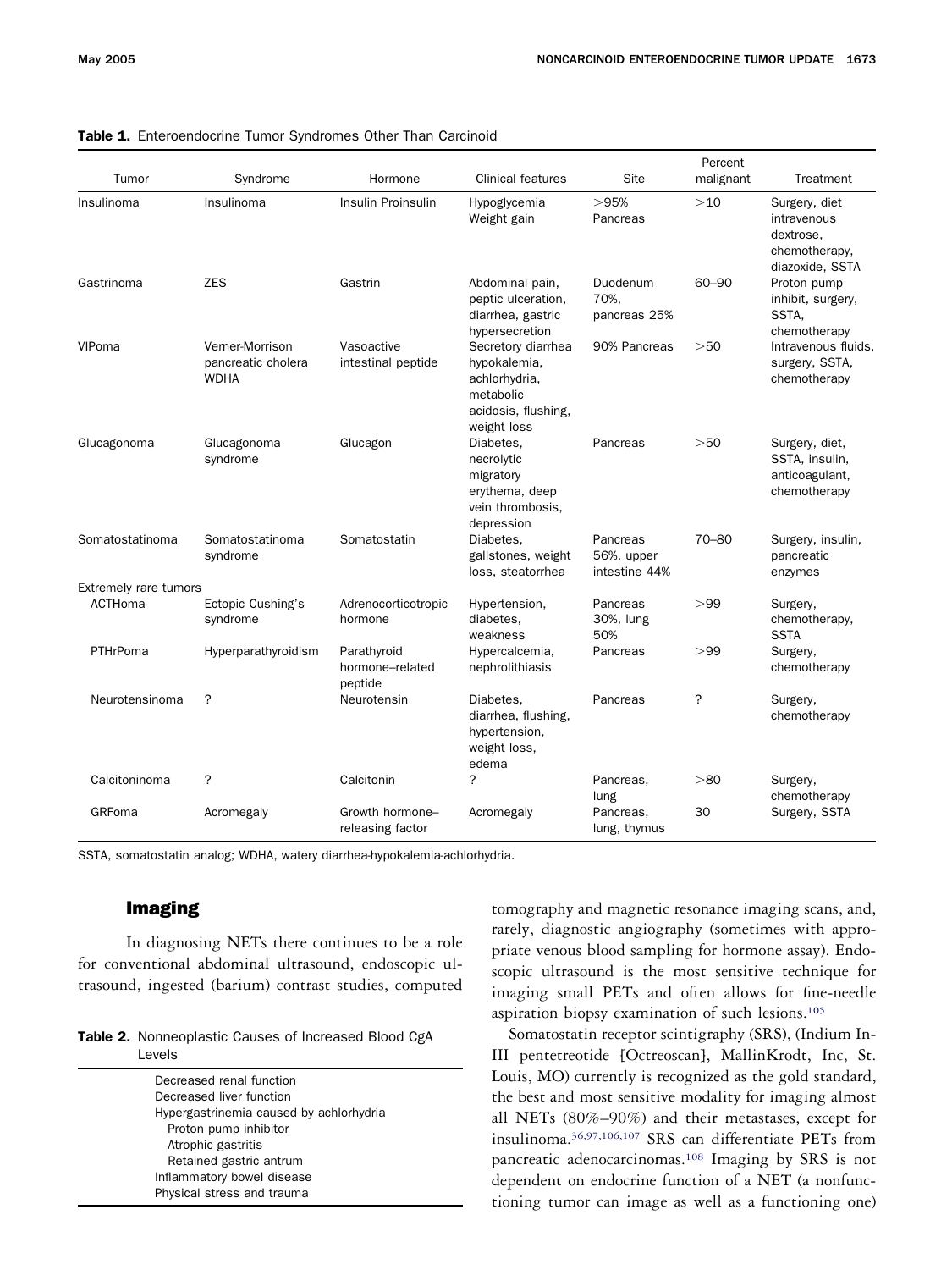Table 3. Conditions Other Than GEP NETs That May Exhibit a Positive Response on SRS

| Non-GEP NETs                                                                    |
|---------------------------------------------------------------------------------|
| Some pituitary tumors                                                           |
| Pheochromocytomas, neuroblastomas, paragangliomas                               |
| Merkel cell tumors of the skin                                                  |
| Ectopic Cushing's syndrome tumors                                               |
| Other tumors                                                                    |
| Benign cavernous hemangiomas                                                    |
| Small-cell lung cancers                                                         |
| Carcinomas of breast, prostate, lung, kidney, ovary, thyroid                    |
| Medullary thyroid carcinomas                                                    |
| Hepatocellular carcinomas                                                       |
| Melanoma and Hodgkin and non-Hodgkin lymphomas                                  |
| Meningioma and well-differentiated astrocytomas                                 |
| Normal structures                                                               |
| Gall bladder                                                                    |
| Female breast (diffuse uptake)                                                  |
| Accessory spleen                                                                |
| Inflammatory reactions and granulomatous/autoimmune diseases                    |
| Recent surgical incision                                                        |
| Postradiation therapy                                                           |
| Recent cerebrovascular accident                                                 |
| Sarcoidosis, tuberculosis, rheumatoid arthritis, systemic lupus<br>erythematous |
| Hashimoto's thyroiditis, Grave's disease                                        |
| Weggener's granulomatosis, Crohn's disease                                      |
| Aspergillosis Mycobacterium avium granuloma                                     |
| Henoch-Schönlein purpura                                                        |
|                                                                                 |

but is determined by the tumor's endowment of type 2 somatostatin receptors (SSTr2) and, to a lesser degree, by type 5 (SSTr5). The density of appropriate receptors rather than the tumor size determines the intensity of the scintigraphy[.106](#page-13-0) It has been proposed that SRS should be the initial imaging study in all NETs except insulinoma[.109](#page-13-0) Activated lymphocytes in a number of inflammatory granulomatous and autoimmune conditions and various nonneuroendocrine tumors express SSTrs to varying degrees and can image on SRS and be mistaken for NETs. Similarly, SSTrs can be diminished or blocked in some situations and hence the scan will register negatively. These conditions have been identified and summarized and should be borne in mind by the clinician when evaluating the Octreoscan in an equivocal case (see Table 3)[.106,109–112](#page-13-0) SRS is the best initial test for localizing and indicating the extent of metastasis of gastrinoma. When combined with endoscopic ultrasound, more than 90% of pancreatic gastrinomas will be imaged[.109](#page-13-0) It largely has replaced secretin and calcium infusion tests in diagnosing gastrinoma. Besides confirming the diagnosis and localizing a NET, SRS has proved useful in imaging metastases or staging,<sup>113</sup> monitoring progression or regression of tumors, predicting response to cold somatostatin analog treatment (the more strongly positive SRS, the greater the likelihood of a favorable response to this treatment), and predicting the likelihood of a favorable response to a therapeutic dose of radiolabeled somatostatin analog (peptide-receptor radionuclide therapy).<sup>114,115</sup> A negative SRS in the presence of a progressing tumor could indicate more strongly the need for aggressive surgery and/or chemotherapy.

A hand-held  $\gamma$ -detecting probe has been developed and is being used increasingly intraoperatively for detecting and localizing small occult NETs[.116–118](#page-14-0)

There are 5 somatostatin receptor subtypes (SSTr1-5).<sup>119</sup> They all are expressed by  $PETs^{120,121}$  and all 5 subtypes avidly bind native somatostatin but the clinically used analogs, octreotide and lanreotide, bind with high affinity only with SSTr2 and SSTr5.<sup>122</sup> In more than 80% of the GEP NETs, subtype 2 predominates[.119,123,124](#page-14-0) Hence, a majority of NETs will image on SRS examination in current clinical use. Clinical trials are in progress for a new somatostatin analog, SOM230, which has a prolonged half-life, is more potent, and has a much greater binding affinity for SSTr1, 2, 3, and 5 than do the current clinically available somatostatin analogues[.86,125,126](#page-13-0) This new compound therefore promises more effective imaging and therapy, including the minority of tumors not visualized with the current SRS.

<sup>123</sup>I- (<sup>123</sup>iodine) and <sup>131</sup>I-labeled (<sup>131</sup>iodine) metaiodobenzylguanidine has been in use for more than a decade in imaging and treating neuroendocrine tumors, particularly those of neural crest origin arising outside of the GEP system, such as pheochromocytoma, paraganglionoma, and medullary carcinoma of the thyroid. These latter 3 image fairly well with this catecholamine analog. The tumors' uptake of this amine substance is dependent on the APUD mechanism and these 3 types of tumors also exhibit some degree of objective response to both cold and labeled metaiodobenzylguanidine. However, few PETs (9%) image with labeled metaiodobenzylguanidine. SRS clearly is superior for imaging GEP NETs[.127–131](#page-14-0)

18-fluorodeoxyglucose, the standard positron-emission tomography PET scan, is useful for imaging some GEP NETs—those more aggressive tumors with high proliferative and metabolic activity and low cellular differentiation[.132](#page-14-0) This method may be used to distinguish more-malignant from less-malignant NETs.<sup>133</sup> Most GEP NETs do not image with fluorodeoxyglucose PET.

For bony metastases the standard  $\frac{99m}{\text{TC}}$  ( $\frac{99}{\text{technicium}}$ ) bone scan remains the most sensitive imaging technique.<sup>134</sup>

New promising but still investigative isotope imaging PET scans not dependent on SSTrs take advantage of the APUD metabolic function of these tumors by using 11C-labeled 5-hydroxy-L-tryptophan, 18F-labeled L-DOPA ([18fluorine] labeled L-3,4-dihodroxyphenylalanine), or the uptake of  $^{11}$ C-labeled mono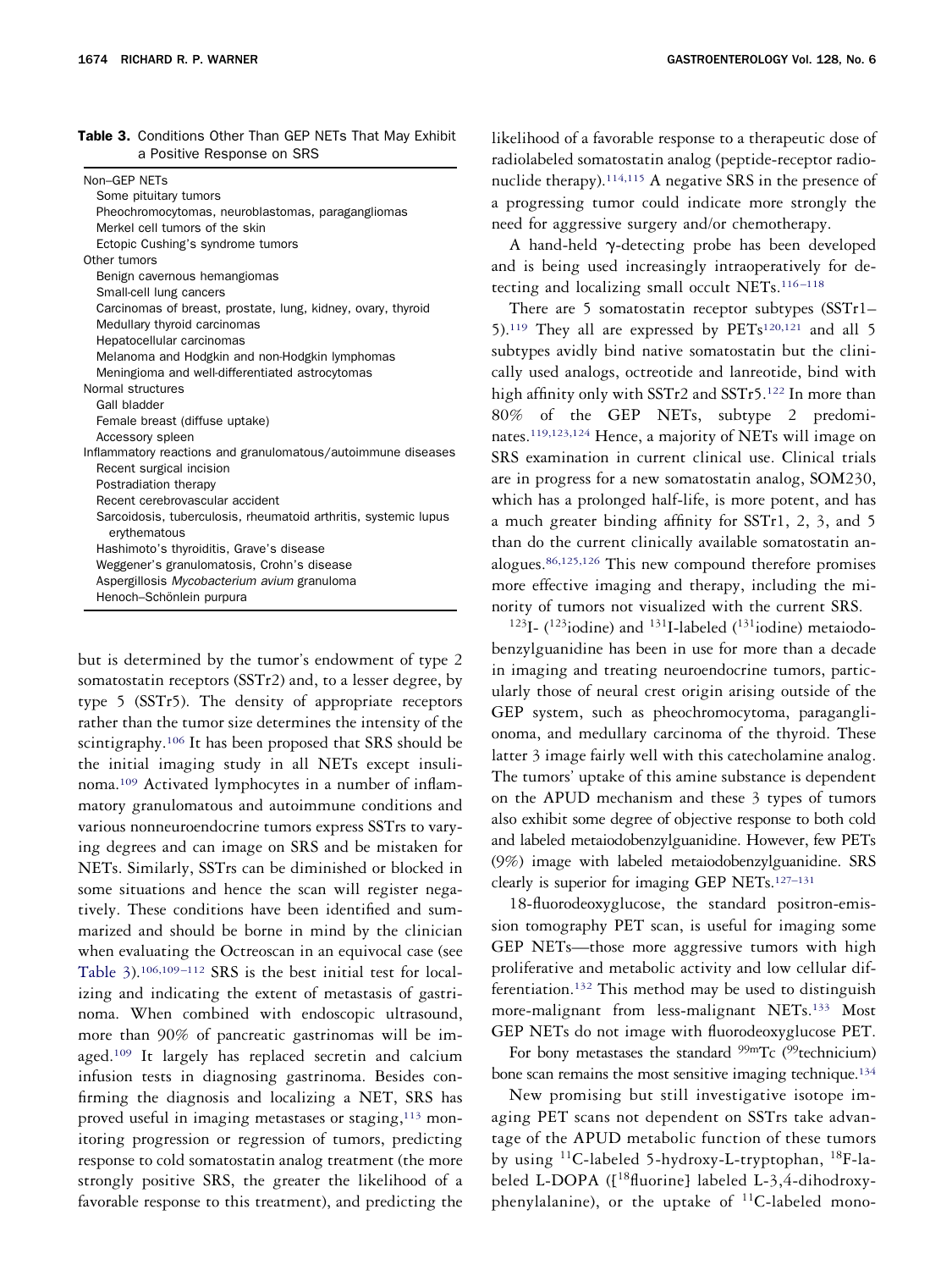amine oxidase inhibitors, clorgyline or harmine by monoamine oxidase receptors.<sup>133,135-138</sup>

# Selected Observations in Specific Enteroendocrine Tumors

## Insulinomas

Neuroglycopenic symptoms are present in almost all insulinoma patients[.139](#page-14-0) Cardiovascular symptoms are the main presenting features in 17%[.139,140](#page-14-0) Almost all (97%) are located in the pancreas and mostly are small.<sup>140,141</sup> One-half or more are undetected before surgery but more than 90% can be localized by palpation alone or aided by intraoperative ultrasound.<sup>142,143</sup> It has been noted that octreotide treatment may make hypoglycemia worse in insulinoma patients lacking SSTr2 and 5, and therefore can fail to suppress insulin production and may blunt compensatory glucagon response. Hence, this treatment should be reserved for only the minority of insulinoma patients with positive imaging on SRS[.7](#page-11-0)

## Gastrinoma

As noted earlier, diagnosis usually is delayed  $(4-6 \text{ y})$  and more than 50% of gastrinomas have liver metastases at the time of diagnosis.<sup>144</sup> Up to one half of the patients present with diarrhea as their primary symptom rather than ulcer.<sup>145</sup> Up to 70% of gastrinomas occur in the duodenum, tend to be small, may be multiple, and are less often malignant than those arising in the pancreas. Sporadic and MEN-1 gastrinomas each can occur in the duodenum or the pancreas. Sporadic gastrinomas usually are solitary and more malignant and do tend to originate more often in the pancreas. Sixty-eighty percent of these are malignant.<sup>146,147</sup> Nonetheless, MEN-1–associated gastrinomas causing ZES, although usually smaller, are multiple and rarely curable by surgical resection. Five percent of gastrinomas arise in other locations such as lymph nodes adjacent to the pancreas, stomach, and more distant sites.<sup>9</sup> Although a significant percentage of these tumors, particularly when small, fail to localize preoperatively by SRS sonography or endoscopy, they usually can be found at surgery by palpation, intraoperative sonography, or a hand-held  $\gamma$  detector.<sup>148</sup> The most important predictor of survival is the presence and extent of liver metastases at diagnosis.<sup>149,150</sup> In 2 studies the gastrinoma was indolent in 75% of patients and aggressive in 25%[.149,150](#page-14-0) The 10-year survival of patients with indolent tumors was 96% and only 30% in those with aggressive tumors.<sup>150</sup> The factors predicting a poor prognosis in addition to liver metastases and their diffuse extent were bone metastases, the size of the primary tumor (>3 cm), development of Cushing's syndrome, female sex, absence of MEN-1, a short clinical course before diagnosis, markedly increased serum gastrin levels  $($ >5157 pg/mL), lymph node metastases, and aneuploidy on flow cytometry.<sup>36</sup> Twenty percent to 25% or more of gastrinomas are associated with MEN-1[.36](#page-11-0)

The role of surgery in the ZES patient with MEN-1 is controversial with no general consensus on management because the likelihood of cure with surgery is poor.<sup>151</sup>

If the patient has no hepatic metastases and is a limited surgical risk, several groups have advocated a very aggressive early surgical approach incorporating distal pancreatectomy, topical lymph node dissection, and duodenotomy with thorough duodenal exploration[.6,152](#page-11-0) The failure rate in effecting a surgical cure in ZES MEN-1 patients with a pancreatic tumor greater than 3 cm is nearly  $100\%$ .<sup>152,153</sup>

The role of surgery in management of ZES patients with sporadic gastrinoma also is controversial because medical therapy with proton-pump inhibitor drugs can control gastric acid hypersecretion in all cases. It has been proposed as sufficient treatment without surgery in many instances[.154](#page-15-0) However, because 60%–90% of these tumors are malignant, progression of the tumor ultimately is the main determinant of survival. Surgery is reported to cure one third of sporadic cases and to alter the natural course of the disease favorably, improving survival even when not curing. Postoperative evaluation is recommended to include a secretin test as the most sensitive assessment of cure vs tumor recurrence.<sup>155</sup> Because medical treatment controls the endocrine function of nearly all gastrinomas, in some cases there still may be a beneficial role for surgery because resection of the primary tumor and debulking metastases have been shown to decrease the rate of development of metastases and benefit the natural course of the disease.<sup>64</sup> This very aggressive approach possibly combined with newer, more effective, chemotherapy protocols may enhance palliation and survival[.63](#page-12-0)

A recent study of long-term octreotide treatment of progressive metastatic gastrinoma showed 53% responders with a mean duration of response of 25 months. In a 4- to 8-year follow-up evaluation, 25% of responders died whereas 71% of the nonresponders died. It was suggested that this biotherapy was effective antitumor treatment for approximately 50% of progressing gastrinomas and should be considered as replacement for standard chemotherapy, particularly for the slow-growing tumors[.156](#page-15-0) Although of course it might augment chemotherapy even better, further evaluation is required.

Concern over long-term treatment with proton-pump inhibitor drugs possibly causing enterochromaffin-like cell hyperplasia and gastric carcinoid in humans appears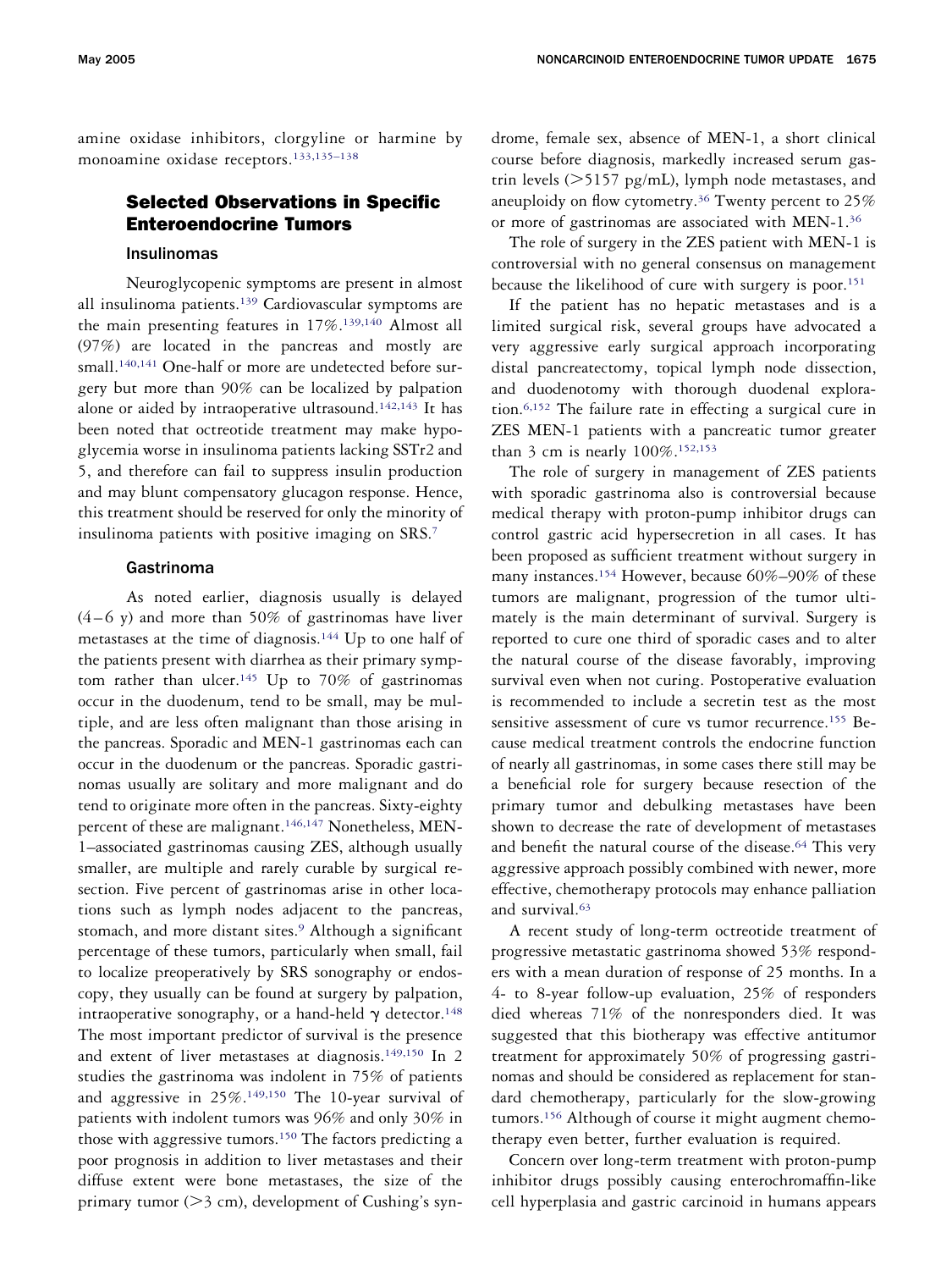to be unnecessary, even though patients with ZES with MEN-1 are prone to gastric carcinoids, unlike those with sporadic ZES[.157,158](#page-15-0)

The diagnosis of ZES requires clinical suspicion and demonstration of increased serum gastrin and basal acid output. Increased serum CgA levels and other nonspecific markers are helpful. Many conditions other than gastrinoma can be associated with markedly increased serum gastrin and basal acid output, and still other conditions can be associated with high gastrin and decreased basal acid output. These are reviewed by Alexander and Jensen.<sup>9</sup> It has been reported that when measurements of basal acid output are not available, a pH level greater than 2 of the unmedicated fasting patient's gastric content virtually excludes the diagnosis of ZES[.159](#page-15-0) Of the various provocative tests developed to clarify a persistent uncertain diagnosis of ZES, the secretin test is the best[.159](#page-15-0)

#### Nonfunctioning PETs and PPoma

PETs without increased hormonal secretion are not associated with any clinical syndrome and also those that secrete detectable quantities of PP and other hormonal substances of types that do not cause clinical syndromes all are considered nonfunctioning and are lumped together for clinical considerations. This group constitutes 15%–30%, the largest component of all PETs.<sup>45</sup> One half to three quarters of nonfunctioning PETs secrete PP.<sup>9</sup> Very few secrete only PP and perhaps only these should be designated as pure PPomas.<sup>9</sup> There is no difference in the biologic behavior of those producing PP and those that do not. These tumors usually cause symptoms by their size and are diagnosed late when local invasion occurs[.9](#page-11-0) PP also is produced by a large percentage of functioning PETs and extrapancreatic carcinoids[.160](#page-15-0) Not only is PP a nonspecific indicator, but its plasma level can be increased by a wide variety of nonneoplastic conditions[.9](#page-11-0) These tumors usually are solitary but when multiple often are associated with MEN-1[.9](#page-11-0)

## VIPoma

VIPomas are rare NETs that arise from the pancreas 90% of the time, but 10% can develop in neurogenic tumors of the sympathetic ganglia or other sites (colon, bronchus, adrenals, liver), particularly in children[.141,161](#page-14-0) More than 60% will have metastasized by the time they are diagnosed.<sup>141,161,162</sup> Besides the severe secretory diarrhea, hypokalemia, hypochlorhydria or achlorhydria, bicarbonate wasting, and other electrolyte imbalances they produce (hypercalcemia and hyperglycemia), they can cause facial flushing. Hence, they can be confused with carcinoid syndrome or other endocrine diarrhea-producing diseases accompanied by flushing. Markedly increased vasoactive intestinal peptide levels in the blood occur in most vasoactive intestinal peptide patients and will help in diagnosing this condition.<sup>163</sup> Intravenous fluid and electrolyte replacement is essential in these patients, accompanied by octreotide, which will control symptoms promptly in more than 90% of patients.<sup>164</sup>

#### Glucagonoma

Glucagonomas are functioning NETs that usually are large, originate almost entirely in the pancreas, and have metastasized to the liver or lymph nodes when diagnosed in more than 50% of cases[.6,165](#page-11-0) Although small glucagonomas tend to be benign, the larger they are the greater the incidence of malignancy: 60%–80% that are larger than  $5 \text{ cm}$  are malignant.<sup>166</sup> They are characterized by the 4 Ds: dermatitis (necrolytic migrating erythema), diabetes, deep venous thrombosis, and depression. Also prominent are diarrhea, weight loss, anemia, and hypoaminoacidemia. Deficiency in zinc also is noted. Somatostatin analog treatment usually, and sometimes dramatically, will improve most of the manifestations of this disease.<sup>9,160,167,168</sup> Surgery, oral hypoglycemic drugs, diet, insulin, and chemotherapy usually are essential in treating these patients, in addition to fluid and electrolyte replacement.

#### Carcinoid of the Pancreas

Less than 1% of carcinoids arise in the pancreas. Another article in this issue of GASTROENTEROLOGY discusses this in further detail (see Modlin et al on page 1717).

## Somatostatinoma

Most somatostatinomas are large and have metastasized when first diagnosed. Approximately two-thirds arise in the pancreas and one-third in the duodenum or upper jejunum.<sup>169</sup> The extrapancreatic tumors often are associated with von Recklinghausen's disease and MEN-1, are smaller, and less often have metastasized or cause the clinical somatostatin syndrome[.12,169](#page-11-0) Duodenal somatostatinomas may present with obstructing symptoms[.170,171](#page-15-0) More often the pancreatic somatostatinoma produces an excess of somatostatin that inhibits the secretion of insulin, glucagon, gastrin, growth hormone, cholecystokinin-mediated secretion of pancreatic enzymes, intestinal absorption, and gastric secretion.<sup>172</sup> This leads to the tumor syndrome characterized by diabetes, gallstones, and diarrhea-steatorrhea.<sup>170,171</sup>

#### Other Extremely Rare PETs

GRFoma. Somatotropinoma secretes growth hormone–releasing factor and can cause acromegaly. Only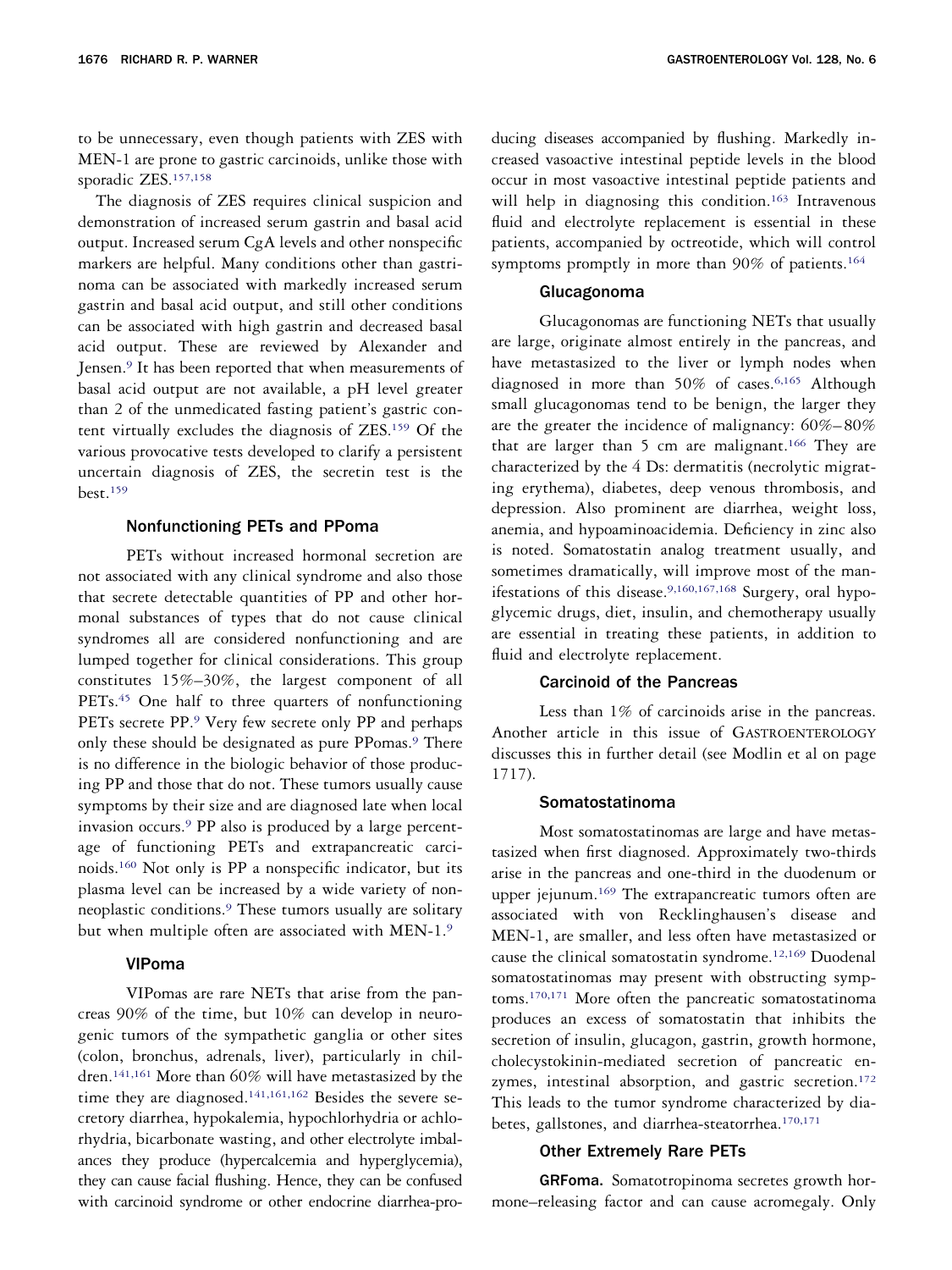30% arise in the pancreas. Most arise in the lung and a few stem from the jejunum and adrenal gland. Some unresectable tumors can be palliated by octreotide treatment[.9](#page-11-0)

ACTHoma. Almost all of these Cushing's syndrome–producing tumors are malignant, respond poorly to chemotherapy, and have a poor prognosis. Only 4%– 16% of all established Cushing's syndrome cases are caused by PETs[.9,36](#page-11-0)

PPHrPoma. Hypercalcemia caused by secretion of a parathyroid hormone–related protein by a PET resulting in hyperparathyroidism has been reported[.173](#page-15-0) The tumor usually is large and has metastasized when diagnosed. Surgery and chemotherapy may be of benefit.

Calcitoninoma. A few cases have been reported of calcitoninoma in which PETs secreted calcitonin and in some of these patients their main symptom of diarrhea disappeared on treatment of the tumor[.174](#page-15-0) The possibility of this being a specific syndrome is suggested but more observations are required for confirmation.<sup>36</sup> Increased blood levels of calcitonin associated with watery diarrhea and facial flushing often is seen in medullary thyroid carcinoma, a NET that can be part of the MEN-2 syndrome.

Neurotensinoma. Neurotensinoma is exceedingly rare, arising from the pancreas or lung, and features a syndrome that appears to consist of diarrhea, diabetes, weight loss, hypotension, edema, and flushing. This is very similar to watery diarrhea-hypokalemia-achlorhydria syndrome. Surgery and chemotherapy with streptozotocin have been effective in most of the small numbers of reported cases[.175](#page-15-0)

# Treatment

There are 3 general types of treatments for NET patients: (1) medical supportive, (2) surgery (curative intent, palliation, cytoreductive intent including radiofrequency ablation, cryoablation, and hepatic artery chemoembolus or bland embolus injection), and (3) nonsurgical cytoreduction (biotherapy, chemotherapy, and radiotherapy).

Most often, modalities of all 3 categories are used concurrently or sequentially, varying with the features of each patient. Significant advances have been made in each category. The single most important advance in the medical treatment of all GEP NETs has been the recognition of the effectiveness and use of somatostatin analogs in improving the symptoms of most of the functioning tumors, and in gastrinoma the introduction of proton pump inhibitors[.97,176–179](#page-13-0) A significant step forward has been the development and introduction into clinical use of the long-acting, slow-release form of octreotide and

the sustained-release form of lanreotide[.180–186](#page-15-0) These agents are effective in ameliorating the endocrine symptoms associated with functioning PETs in most patients with gastrinoma (in conjunction with proton pump inhibitors), VIPoma, glucagonoma, GRFoma, and some insulinomas[.187–189](#page-16-0) The demonstrated presence of appropriate SSTrs in the tumor predicts response to such treatment[.190,191](#page-16-0) This is determined best clinically by SRS.

Improved palliation and survival has resulted from more aggressive surgery for GEP NETs, particularly those with a clinical endocrine syndrome. The beneficial response has been noted especially when surgery has been combined sequentially with other medical and cytoreductive modalities.<sup>68-71,155,187,192</sup> Better appreciation of this more aggressive approach for these slow-growing malignant tumors is needed. Because they are more indolent than the commonly encountered cancers, acceptance of this concept is not universal.

During the past decade the introduction of cryoablation and radiofrequency ablation for unresectable tumors in the liver has enhanced excisional surgery and substituted for it when tumor resection is not feasible.<sup>193-196</sup>

Orthotopic liver transplant has been performed in a relatively small number of NET patients worldwide with approximately one-half surviving 5 years. This roughly is equal to the survival for similar patients treated actively by standard sequential multiple medical and surgical modalities[.197,198](#page-16-0) Therefore, at present it appears that although orthotopic liver transplantation can offer relief of hormonal symptoms and fairly long survival, its benefits exist in very selective cases unresponsive to standard medical and surgical treatment.

Bland embolus injection or hepatic artery chemoembolus injection treatment is the interventional radiologic technique for devascularizing NETs with or without co-administered chemotherapy. These techniques have been in use since the early 1980s.<sup>199-201</sup> The use of these methods has increased slowly and they now are available at most large medical centers. Most patients have symptomatic and chemical responses and approximately half of those with pretreatment tumor progression exhibit tumor shrinkage after the treatment.<sup>202</sup> There is no universally practiced common technique for performing these treatments and the type, size, and amount of particles and the cytotoxic drugs, their doses injected, and the extent of liver injected at any single treatment varies considerably from one medical center to another.<sup>202</sup> A number of reviews of this subject are available[.12,71,202–204](#page-11-0) Although there are no randomized studies of hepatic artery chemoembolus vs bland embolus injection, the impression of longer and improved response rates to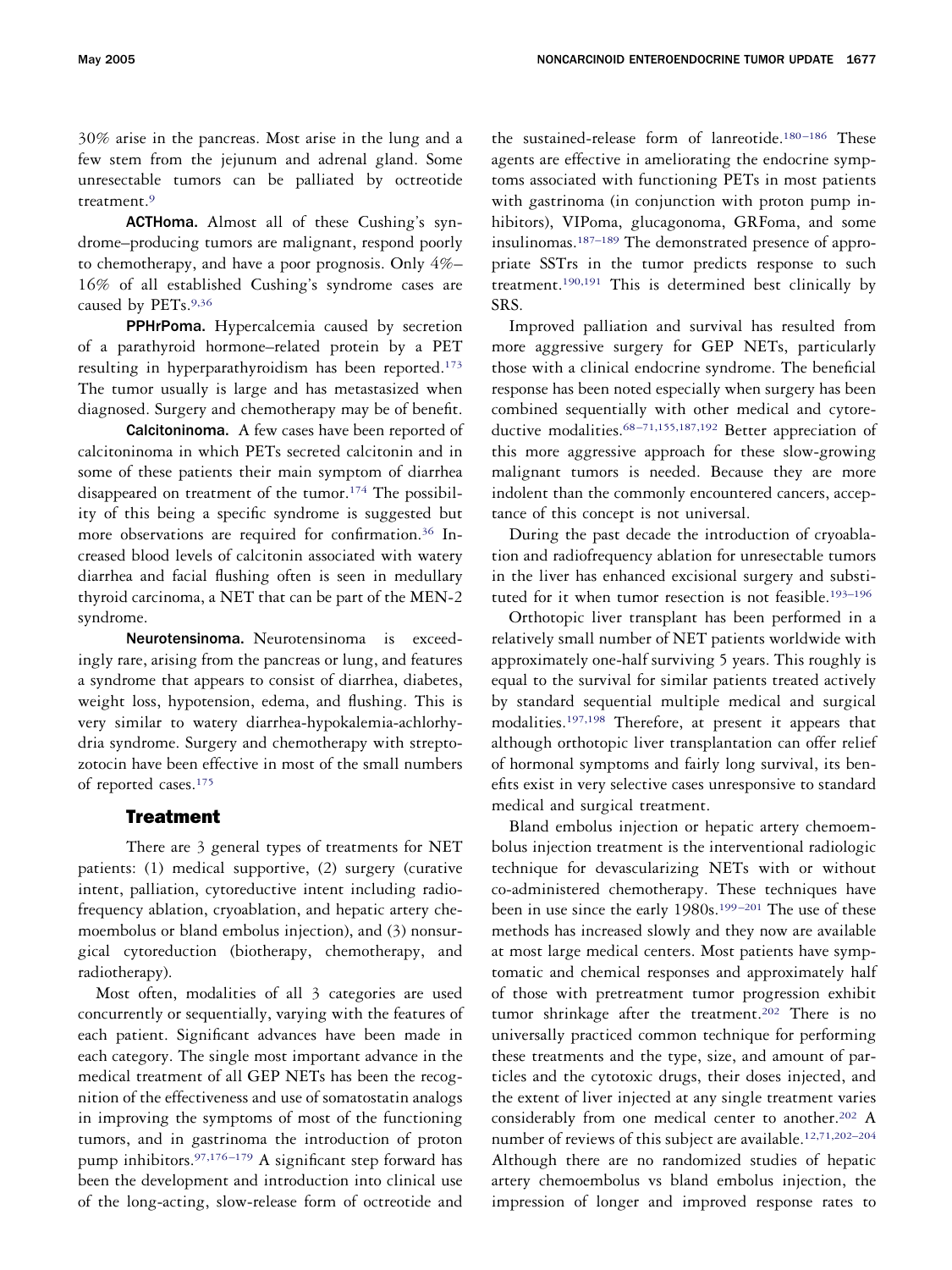<span id="page-10-0"></span>hepatic artery chemoembolus held by many observers has been strengthened by the finding of a recent study evaluating this question[.205](#page-16-0)

Biotherapy for antitumor effect uses somatostatin analogs or interferon alfa, alone or in combination. These drugs have been found to have tumoristatic effectiveness, particularly when combined, resulting in tumor stabilization of both functioning and nonfunctioning NETs[.81,156,206–213](#page-13-0) Their tumoricidal effects, however, are weak. A few patients who fail to respond or cease responding to standard somatostatin analog treatment will have a symptomatic and biochemical response to a very high dose of the analog  $($ >3 mg/day of octreotide).<sup>2</sup>

Chemotherapy has a definite role in the treatment of faster-growing advanced and metastatic PETs with a 40%–70% response rate, in contrast to that of less than 30% for most midgut carcinoids[.6,213–216](#page-11-0) Combinations of drugs rather than single-agent therapy are more effective[.6,9](#page-11-0) For high-grade neoplastic neuroendocrine malignancies with high-proliferation treatment with etoposide and cisplatin is the accepted standard.<sup>217</sup> For all other advanced metastatic progressive PETs, streptozotocinbased combinations are used as first-line chemotherapy with the current favored regimen consisting of fluorouracil, doxorubicin, and streptozotocin.<sup>218</sup> A number of other cytotoxic drugs have been in use in treating PETs with varying degrees of response[.9,12,160,216](#page-11-0) Many newer agents in combinations have shown activity against more common cancers and are currently in various phases of clinical trials for GEP NETs.

External beam radiotherapy traditionally has been considered ineffective for NETs except for bone and brain metastases. There have been exceptions to this viewpoint[.219](#page-16-0) However, great progress has been made in treatment with internal radiation using injection of peptide-receptor radionuclide agents that are targeted to those NETs having an abundance of receptors with an affinity for the injected isotope-bearing ligand. These isotopes are  $I^{111}$ ,  $Y^{90}$  ( $^{90}$ yttrium), and  $LU^{177}$ ( 177lutetium) bound to somatostatin analogs. Initial results are very promising, particularly for  $Y^{90}$  and LU<sup>177</sup>, but these still are experimental and not generally available.<sup>220</sup> Y<sup>90</sup>-impregnated microspheres injected via catheter into the hepatic artery has been approved for the treatment of colorectal metastases in the liver and a good response to this treatment also has been reported in hepatocellular carcinoma.<sup>221,222</sup> Our own preliminary experience with this modality for NETs has been favorable as have been the unreported observations of others who also have evaluated this treatment.

# Patient Self-Help Support Groups

Because of their rare occurrence and only recent recognition as medical entities, widespread knowledge and experience in the management of GEP NETs has been limited. Simple, accurate, and understandable information for the patient has been sparse. Hence, patients with NETs have gathered together to form self-support groups varying from small, casual, informal enclaves to large, well-structured, and even incorporated organizations. Some have issued periodic publications and newsletters, scheduled meetings with expert lecturers, and have telephone hotlines. They aid the NET novice caller seeking emotional support or guidance in finding a medical expert consultant in their area. There are now more than 40 organized carcinoid and NET self-help groups recorded in the United States and at least 6 in Europe including the United Kingdom (see the Carcinoid Cancer Foundation web site: [http://www.carcinoid.org\)](http://www.carcinoid.org). They not only have served patient educational and emotional needs well but also have provided stimulus for patients' physicians and pharmaceutical companies and have prompted and supported research. All NET patients are included in most of the carcinoid support groups. Some of the support groups are as follows: NAAPNET (North American Alliance for Patients With Neuroendocrine Tumors), Metro New York Carcinoid Support Group, NCF (Neuroendocrine Cancer Fighters-Northern California), Pacific Northwest Support Group (Washington). These and all other similar support groups can be found at the Carcinoid Cancer Foundation web site [\(http://www.carcinoid.org\)](http://www.carcinoid.org).

## Conclusion

Significant advances in our knowledge of the biology of enteroendocrine tumors and their diagnosis and treatment made over the past 1–2 decades have been reviewed. It has been noted that there is a need for enhanced awareness of the heterogenous features of these tumors as well as the multiplicity of modalities available for their treatment. There is increasing acceptance of the more aggressive and customized treatment with recognition that favorable responses in these patients result from sequential use of multiple modalities.

## References

- 1. Moertel C. Karnofsky memorial lecture. An odyssey in the land of small tumors. J Clin Oncol 1987;5:1502–1522.
- 2. Eriksson B, Öberg K. Neuroendocrine tumours of the pancreas. Br J Surg 2000;87:129–131.
- 3. Moldow RE, Connelly RR. Epidemiology of pancreatic cancer in Connecticut. Gastroenterology 1968;55:677–686.
- 4. Delcore R, Friesen SR. Gastrointestinal neuroendocrine tumors. J Am Coll Surg 1994;178:187–211.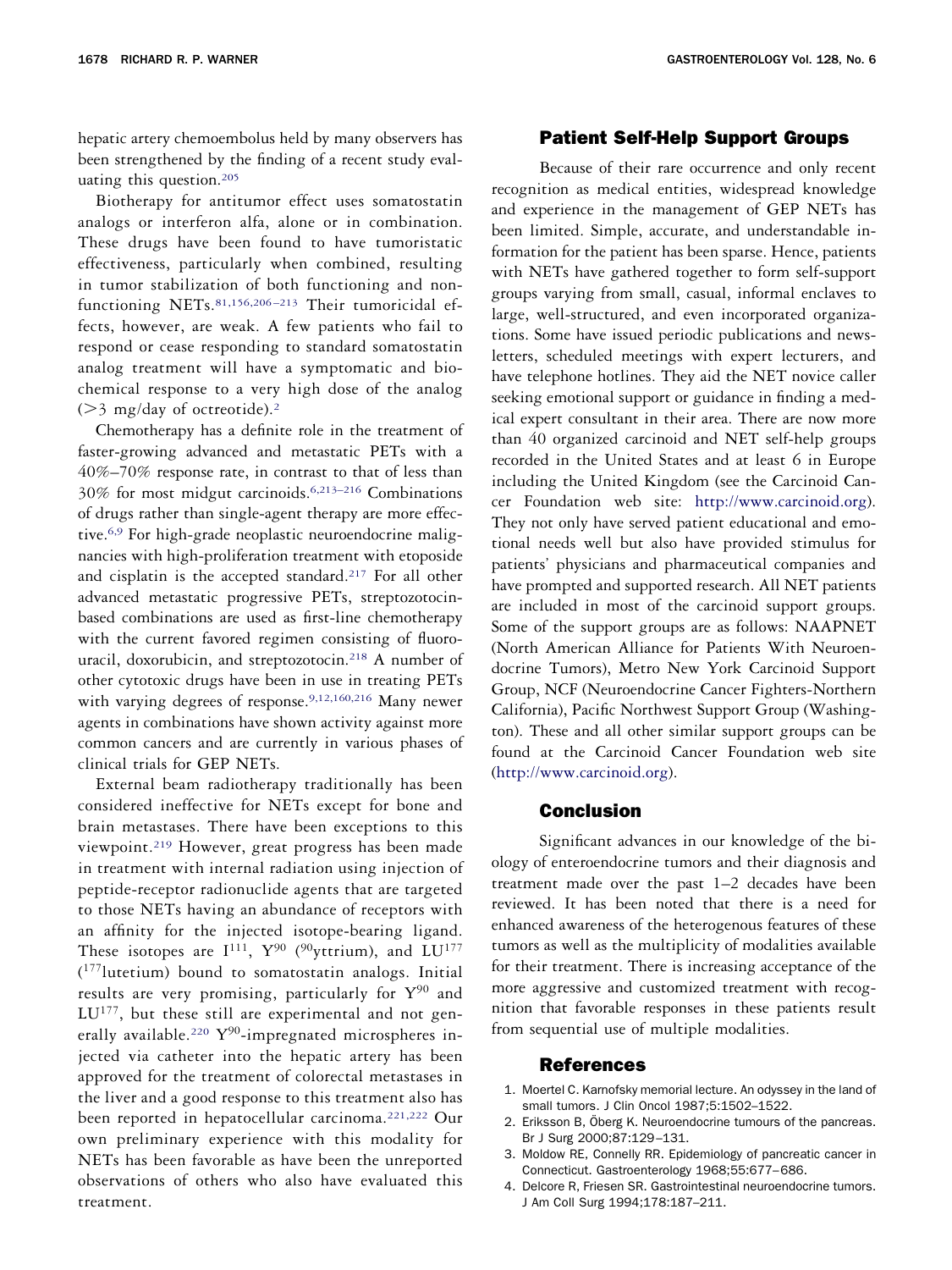- <span id="page-11-0"></span>5. Lam KY, Lo CY. Pancreatic endocrine tumour: a 22-year clinicopathological experience with morphological, immunohistochemical observation and a review of the literature. Eur J Surg Oncol 1997;23:36–42.
- 6. Mansour JC, Chen H. Pancreatic endocrine tumors. J Surg Res 2004;120:139–161.
- 7. Brentjens R, Saltz L. Islet cell tumors of the pancreas: the medical oncologist's perspective. Surg Clin North Am 2001;81: 527–542.
- 8. Vinik A, Terry R. Diffuse hormonal systems and endocrine tumor syndromes. In: Vinik A, ed. Chapters 1-13. Endotext.com, MDTEXT.com inc. 2004. http://www.endotext.org/guthormones/ index.htm.
- 9. Alexander HR Jr, Jensen RT. Pancreatic endocrine tumors. In: DeVita VT Jr, Hellman S, Rosenberg SA, eds. Cancer. Principles and practice of oncology. Volume 2. 7th ed. Philadelphia: Lippincott, Williams and Wilkins, 2005:1540–1558.
- 10. Boushey RP, Druker DJ. Pancreatic and gut endocrine tumors. In: Larsen TR, Kronenberg HM, Melmed S, Polonsky KS, eds. Williams textbook of endocrinology. 10th ed. Philadelphia: Saunders, 2003:1789–1796.
- 11. Touroutoglou N, Arcenas A, Ajani JA. Neuroendocrine tumors of the gastrointestinal tract. Medical oncology: a comprehensive review. In: Pazdur R, ed. Available: [http://www.cancernetwork.com/text](http://www.cancernetwork.com/textbook/contents.hTM)[book/contents.hTM](http://www.cancernetwork.com/textbook/contents.hTM) PRR, inc.
- 12. Barakat MT, Meeran K, Bloom SR. Neuroendocrine tumours. Endocr Relat Cancer 2004;11:1–18.
- 13. Rindi G, Leiter AB, Kopin AS, Bordi C, Solcia E. The "normal" endocrine cell of the gut: changing concepts and new evidences. Ann N Y Acad Sci 2004;1014:1–12.
- 14. O'Dorisio TM. Gut endocrinology: clinical and therapeutic impact. Am J Med 1986;81:1–7.
- 15. Wiedenmann B, John M, Ahnert-Hilger G, Riecken EO. Molecular and cell biological aspects of neuroendocrine tumors of the gastroenteropancreatic system. J Mol Med 1998;76:637–647.
- 16. Bishop AE, Power RF, Polak JM. Markers for neuroendocrine differentiation. Pathol Res Pract 1998;183:119–128.
- 17. Pearse AG. Common cytochemical properties of cells producing polypeptide hormones, with particular reference to calcitonin and the thyroid C-cells. Vet Rec 1966;79:587–590.
- 18. Pearse AG. The cytochemistry and ultrastructure of polypeptidehormone producing cells of the APUD series and the embryologic, physiologic and pathologic implications of the concept. J Histochem Cytochem 1969;17:303–313.
- 19. Pictet RL, Rall LB, Phelps P, Rutter WJ. The neural crest and the origin of the insulin-producing and other gastrointestinal hormone-producing cells. Science 1976;191:191–192.
- 20. Perren A, Komminoth P, Heitz PU. Molecular genetics of gastroenteropancreatic endocrine tumors. Ann N Y Acad Sci 2004; 1014:199–208.
- 21. Eriksson B, Amberg H, Lindgren PG, Lorelius LE, Magnusson A, Lundqvist G, Skogseid B, Wide L, Wilander E, Öberg K. Neuroendocrine pancreatic tumours: clinical presentation, biochemical and histopathological findings in 84 patients. J Intern Med 1990;228:103–113.
- 22. Rigaud G, Missiaglia E, Moore PS, Zamboni G, Falconi M, Talamini G, Pesci A, Baron A, Lissandrini D, Rindi G, Grigolato P, Pederzoli P, Scarpa A. High resolution allelotype of nonfunctional pancreatic endocrine tumors: identification of two molecular subgroups with clinical implications. Cancer Res 2001;61: 285–292.
- 23. Chung DC, Smith AP, Louis DN, Graeme-Cook F, Warshaw AL, Arnold A. A novel pancreatic endocrine tumor suppressor gene locus on chromosome 3p with clinical prognostic implications. J Clin Invest 1997;100:404–410.
- 24. Ebrahimi SA, Sawicki MP. Tracking the MEN-1 gene. Am J Surg 1997;174:266–270.
- 25. Stipa F, Arganini M, Bibbo M, Straus F II, Dytch H, Wied G, Horvath K, Kaplan EL. Nuclear DNA analysis of insulinomas and gastrinomas. Surgery 1987;102:988–998.
- 26. Kenny BD, Sloan JM, Hamilton PW, Watt PC, Johnston CF, Buchanan KD. The role of morphometry in predicting prognosis in pancreatic islet cell tumors. Cancer 1989;64:460–465.
- 27. Latif F, Tory K, Gnarra J, Yao M, Duh FM, Orcutt ML, Stackhouse T, Kuzmin I, Modi W, Geil L, et al. Identification of the von Hippel-Lindau disease tumor suppressor gene. Science 1993; 260:1317–1320.
- 28. Wallace MR, Marchuk DA, Andersen LB, Letcher R, Odeh HM, Saulino AM, Fountain JW, Brereton A, Nicholson J, Mitchell AL, et al. Type 1 neurofibromatosis gene: identification of a large transcript disrupted in three NF 1 patients. Science 1990;249: 181–186.
- 29. Chandrasekharappa SC, Guru SC, Manickam P, Olufemi SE, Collins FS, Emmert-Buck MR, Debelenko LV, Zhuang Z, Lubensky IA, Liotta LA, Crabtree JS, Wang Y, Roe BA, Weisemann J, Boguski MS, Agarwal SK, Kester MB, Kim YS, Heppner C, Dong Q, Spiegel AM, Burns AL, Marx SJ. Positional cloning of the gene for multiple endocrine neoplasia-type 1. Science 1997;276: 404–407.
- 30. Rindi G, Villanacci V, Ubiali A. Biological and molecular aspects of gastroenteropancreatic neuroendocrine tumors. Digestion 2000;62(Suppl 1):19–26.
- 31. Knudson AC. Mutation and cancer: statistical study of retinoblastoma. Proc Natl Acad Sci U S A 1971;68:820-823.
- 32. Knudson AG. Hereditary cancer: two hits revisited. J Cancer Res Clin Oncol 1996;22:134–140.
- 33. Roy P, Venzon DJ, Shajamanesh H, Abou-Salf A, Peghini P, Doppman JL, Gibril F, Jensen RT. Zollinger-Ellison syndrome. Clinical presentation in 261 patients. Medicine (Baltimore) 2000;79:379–411.
- 34. Skogseid B, Öberg K. Prospective screening in multiple endocrine neoplasia type 1. Henry Ford Hosp Med Journal 1992;40: 167–170.
- 35. Skogseid B, Rastad J, Öberg K. Multiple endocrine neoplasia type 1: clinical features and screening. Endocrinol Metab Clin North Am 1994;23:1–18.
- 36. Jensen RT. Pancreatic endocrine tumors: recent advances. Ann Oncol 1999;10(Suppl 4):S170–S176.
- 37. Lubensky IA, Pack S, Ault D, Vortmeyer AO, Libutti SK, Choyke PL, Walther MM, Linehan WM, Zhuang Z. Multiple neuroendocrine tumors of the pancreas in von Hippel-Lindau disease patients: histopathological and molecular genetic analysis. Am J Pathol 1998;153:223–231.
- 38. Libutti SK, Choyke PL, Bartlett DL, Vargas H, Walther M, Lubensky I, Glenn G, Linehan WM, Alexander HR. Pancreatic neuroendocrine tumors associated with von Hippel-Lindau: diagnostic and management recommendations. Surgery 1998;124:1153– 1159.
- 39. Stumpf DA, Alksnej F, Annegers JF. Neurofibromatosis. Conference statement. National Institutes of Health Consensus Development Conference. Arch Neurol 1988;45:575–578.
- 40. Griffiths DF, Williams GT, Williams ED. Duodenal carcinoid tumours. Phaeochromocytoma and neurofibromatosis: islet cell tumor, phaeochromocytoma and the von Hippel-Lindau complex: two distinctive neuroendocrine syndromes. QJM 1987;64: 769–782.
- 41. Haugh DR, Chan A, Davidson H. Von Recklinghausen's disease associated with gastrointestinal carcinoid tumors. Cancer 1983;51:2206–2208.
- 42. Weber HC, Jensen RT. Pancreatic endocrine tumors and carcinoid tumors; recent insights from genetics and molecular biologic studies. In: Dervenis CG, ed. Advances in pancreatic disease, molecular biology, diagnosis and treatment. Stuttgart: Georg Thieme Verlag, 1996:55–75.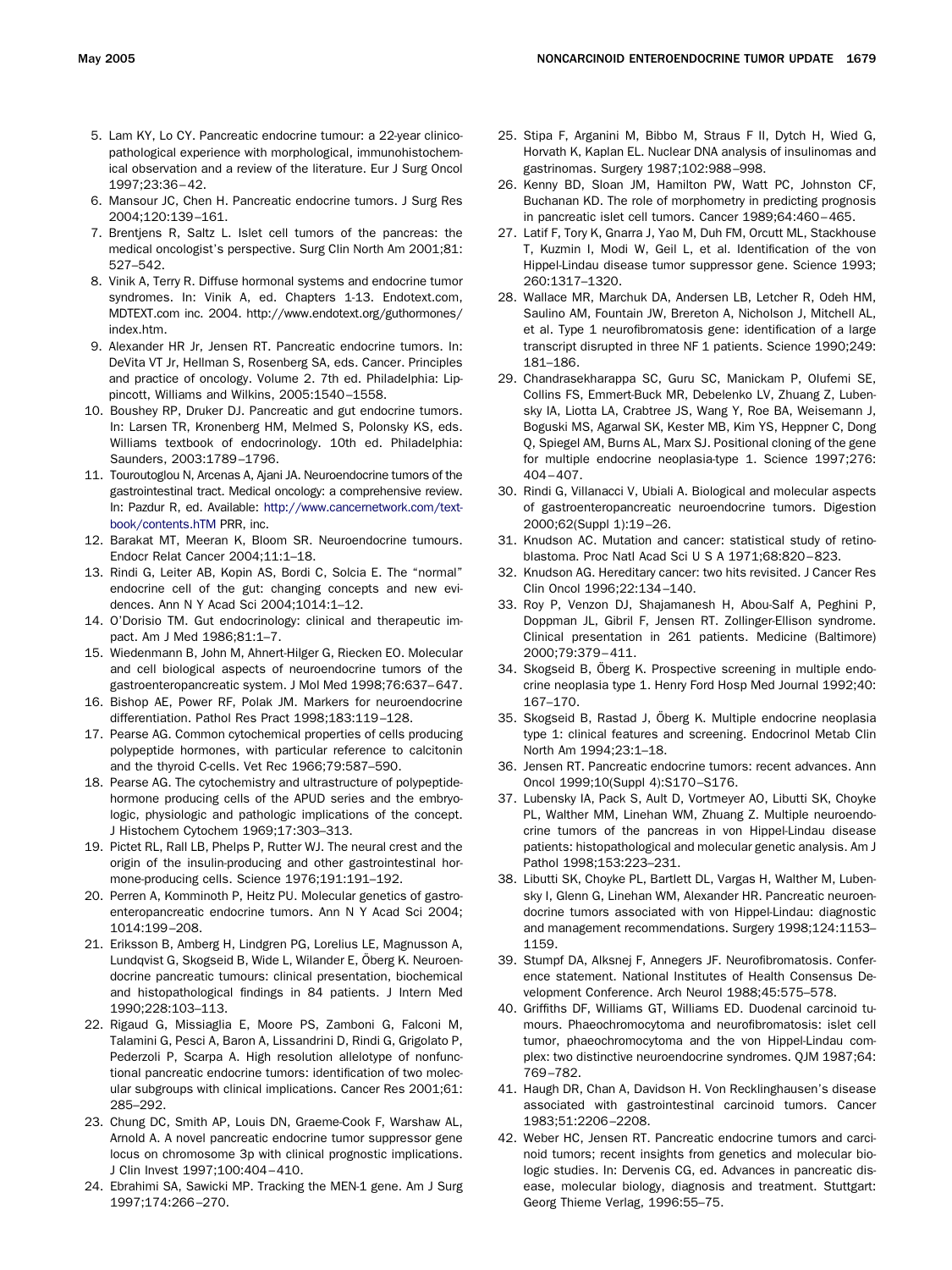- <span id="page-12-0"></span>43. Kimura W, Kuroda A, Morioka Y. Clinical pathology of endocrine tumors of the pancreas. Analysis of autopsy cases. Dig Dis Sci 1991;36:933–942.
- 44. Vinik A. Diffuse hormonal systems. In: Vinik A, Terry R, eds. Introduction-development and anatomy in diffuse hormonal systems and endocrine tumor syndromes. Chapter 1. Endotext.com. MDTEXT.com, inc, 2004. http://www.endotext.org/guthormones/ index.htm.
- 45. Eriksson B, Öberg K. PPomas and nonfunctioning endocrine pancreatic tumors: clinical presentation, diagnosis and advances in management. In: Mignon M, Jensen RT, eds. Endocrine tumors of the pancreas: recent advances in research and management. Frontiers in gastrointestinal research. Volume 23. Basel: Karger, 1995:208–222.
- 46. Lamberts SW, Hofland LJ, Nobels F. Neuroendocrine tumor markers. Front Neuroendocrinol 2001;22:309–339.
- 47. Solcia E, Kloppel G, Sobin LH. Histological typing of endocrine tumours. 2nd ed. New York: Springer, 2002:38–74.
- 48. Soga J, Yakuwa Y, Osaka M. Evaluation of 342 cases of mediastinal/thymic carcinoids collected from literature: a comparative study between typical carcinoids and atypical varieties. Ann Thorac Cardiovasc Surg 1999;5:285–292.
- 49. Klöppel G, Perren A, Heitz PU. The gastroenteropancreatic neuroendocrine cell system and its tumors: the WHO classification. Ann N Y Acad Sci 2004;1014:13–27.
- 50. Arrigoni MG, Woolner LB, Bernatz PE. Atypical carcinoid tumors of the lung. J Thorac Cardiovasc Surg 1972;64:413–421.
- 51. Travis WD, Linnoila RI, Tsokos MG. Neuroendocrine tumors of the lung with proposed criteria for large cell neuroendocrine carcinoma. An ultrastructural, immunohistochemical, and flow cytometric study of 35 cases. Am J Surg Pathol 1991;15:529– 553.
- 52. Caplin M, Wiedenmann B. Editorial: the management of patients with neuroendocrine tumours. Endocr Relat Cancer 2003; 10:425–426.
- 53. Fraker DL, Jensen RT. Pancreatic endocrine tumors. In: DeVita VT Jr, Hellman S, Rosenberg SA, eds. Cancer: principles and practice of oncology. 5th ed. Philadelphia: Lippincott-Raven, 1997:1678–1704.
- 54. Jensen RT, Gardner JD. Gastrinoma. In: Go VLW, DiMagno ET, Gardner JD, et al, eds. The pancreas: biology, pathobiology, and diseases. 2nd ed. New York: Raven, 1993:931–978.
- 55. Klöppel G, Heitz PU. Pancreatic endocrine tumors. Pathol Res Pract 1988;183:155–168.
- 56. Solcia E, Capella C, Klöppel G. Tumors of the pancreas. In: Atlas of Tumor Pathology. Washington, DC: Springer Verlag, 1997: 20.1.
- 57. Capella C, Heitz PU, Hofler H, Solcia E, Kloppel G. Revised classification of neuroendocrine tumours of the lung, pancreas and gut. Virchows Arch 1995;425:547–560.
- 58. Eriksson B, Öberg K. Neuroendocrine tumours of the pancreas. Br J Surg 2000;87:129–131.
- 59. Thompson GB, van Heerden JA, Grant CS, Carney JA, Ilstrup DM. Islet cell carcinoma of the pancreas: a twenty-year experience. Surgery 1988;104:1011–1017.
- 60. Que FG, Sarmiento JM, Nagorney DM. Hepatic surgery for metastatic gastrointestinal neuroendocrine tumors. Cancer Control 2002;9:67–79.
- 61. Que FG, Nagorney DM, Batts KP, Linz LJ, Kvols LK. Hepatic resection for metastatic neuroendocrine carcinomas. Am J Surg 1995:169:36–43.
- 62. Sarmiento JM, Heywood G, Rubin J, Ilstrup DM, Nagorney DM, Que FG. Surgical treatment of neuroendocrine metastases in the liver: a plea for resection to increase survival. J Am Coll Surg 2003;197:29–37.
- 63. Norton JA, Kivlen M, Li M, Schneider D, Chuter T, Jensen RT. Morbidity and mortality of aggressive resection in patients with

advanced neuroendocrine tumors. Arch Surg 2003;138: 859–866.

- 64. Fraker DL, Norton JA, Alexander HR, Venzon DJ, Jensen RT. Surgery in Zollinger-Ellison syndrome alters the natural history of gastrinoma. Ann Surg 1994;220:320–330.
- 65. Chamberlain RS, Canes D, Brown KT, Saltz L, Jarnagin W, Fong Y, Blumgart LH. Hepatic neuroendocrine metastases: does intervention alter outcomes? J Am Coll Surg 2000;190:432–445.
- 66. Sarmiento JM, Que FG. Hepatic surgery for metastases from neuroendocrine tumors. Surg Oncol Clin N Am 2003;12:231– 242.
- 67. Yao KA, Talamonti MS, Nemcek A, Angelos P, Chrisman H, Skarda J, Benson AB, Rao S, Joehl RJ. Indications and results of liver resection and hepatic chemoembolization for metastatic gastrointestinal neuroendocrine tumors. Surgery 2001;130: 677–685.
- 68. Chung MH, Pisegna J, Spirt M, Giulliano AE, Ye W, Ramming KP, Bilchik AJ. Hepatic cytoreduction followed by a novel long-acting somatostatin analog: a paradigm for intractable neuroendocrine tumors metastatic to the liver. Surgery 2001;130:954–962.
- 69. Johanson V, Tisell LE, Olbe L, Wangberg B, Nilsson O, Ahlman H. Comparison of survival between malignant neuroendocrine tumours of midgut and pancreatic origin. Br J Cancer 1999;80: 1259–1261.
- 70. Schindl M, Kaczirek K, Passler C, Kaserer K, Prager G, Scheuba C, Raderer M, Niederle B. Treatment of small intestinal neuroendocrine tumors: is an extended multimodal approach justified? World J Surg 2002;26:976–984.
- 71. O'Toole D, Maire F, Ruszniewski P. Ablative therapies for liver metastases of digestive endocrine tumours. Endocr Relat Cancer 2003;10:463–468.
- 72. Hochwald SN, Zee S, Conlon KC, Colleoni R, Louie O, Brennan MF, Klimstra DS. Prognostic factors in pancreatic endocrine neoplasms: an analysis of 136 cases with a proposal for lowgrade and intermediate-grade groups. J Clin Oncol 2002;20: 2633–2642.
- 73. Solcia E, Klöppel G, Sobin LH, Williams ED. Histological typing of endocrine tumours. In: WHO International Histological Classification of Tumours. 2nd ed. Berlin: Springer, 2000.
- 74. Heymann MF, Joubert M, Nemeth J, Franc B, Visset J, Hamy A, le Borgne J, le Neel JC, Murat A, Cordel S, le Bodic MF. Prognostic and immunohistochemical validation of the capella classification of pancreatic neuroendocrine tumours: an analysis of 82 sporadic cases. Histopathology 2000;36:421–432.
- 75. La Rosa S, Sessa F, Capella C, Riva C, Leone BE, Klersy C, Rindi G, Solcia E. Prognostic criteria in nonfunctioning pancreatic endocrine tumours. Virchows Arch 1996;429:323–333.
- 76. Öberg K. Expression of growth factors and their receptors in neuroendocrine gut and pancreatic tumors, and prognostic factors for survival. Ann N Y Acad Sci 1994;733:46–55.
- 77. Pelosi G, Bresaola E, Bogina G, Pasini F, Rodella S, Castelli P, Iacono C, Serio G, Zamboni G. Endocrine tumors of the pancreas: Ki-67 immunoreactivity on paraffin sections is an independent predictor for malignancy: a comparative study with proliferating-cell nuclear antigen and progesterone receptor protein immunostaining, mitotic index, and other clinicopathologic variables. Hum Pathol 1996;27:1124–1134.
- 78. Gentil Perret A, Mosnier JF, Buono JP, Berthelot P, Chipponi J, Balique JG, Cuilleret J, Dechelotte P, Boucheron S. The relationship between MIB-1 proliferation index and outcome in pancreatic neuroendocrine tumors. Am J Clin Pathol 1998;109:286– 293.
- 79. Gullo L, Migliori M, Falconi M, Pederzoli P, Bettini R, Casadei R, Delle Fave G, Corleto VD, Ceccarelli C, Santini D, Tomassetti P. Nonfunctioning pancreatic endocrine tumors: a multicenter clinical study. Am J Gastroenterol 2003;98:2435–2439.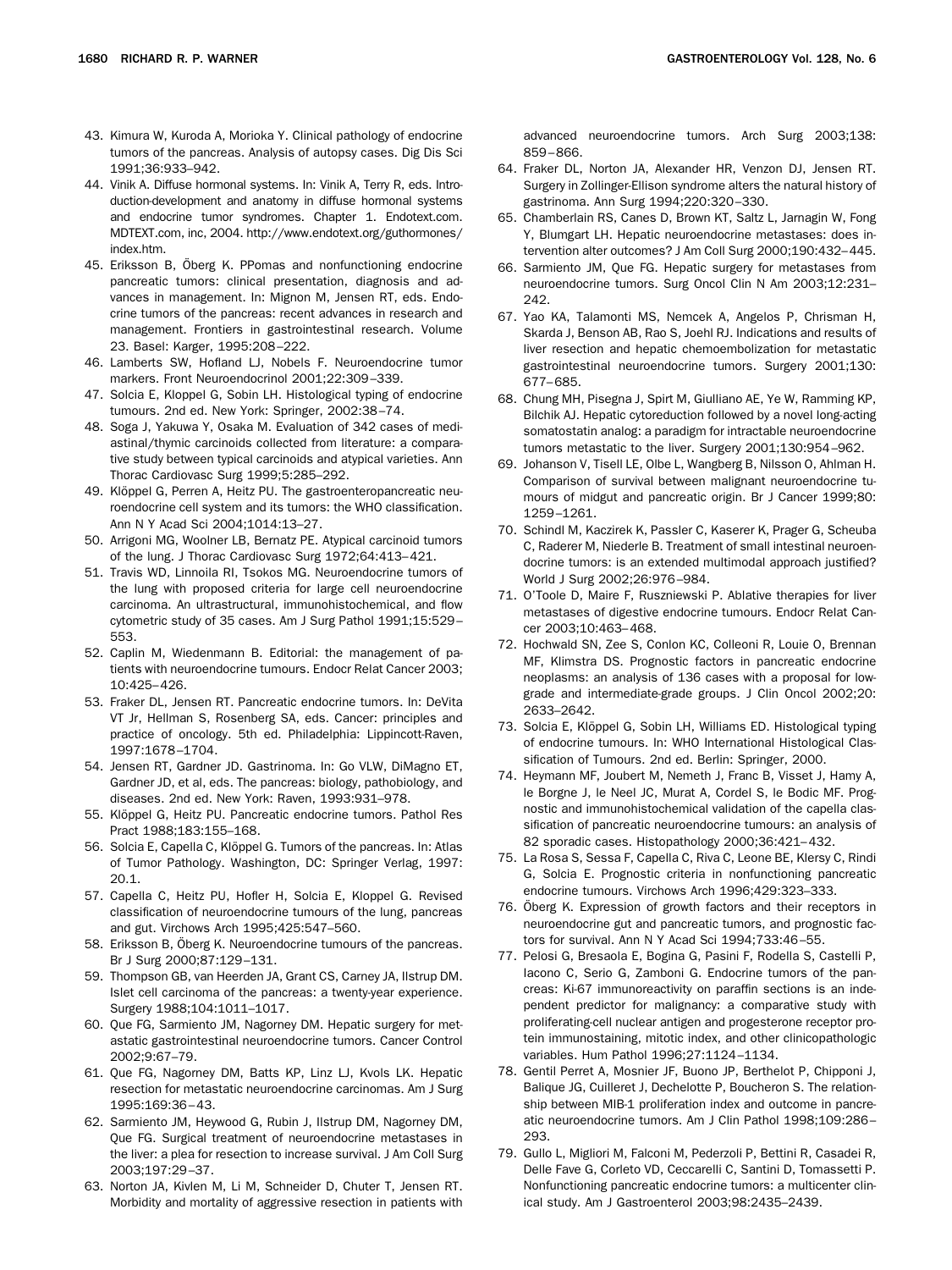- <span id="page-13-0"></span>80. Scholzen T, Gerdes J. The Ki-67 protein: from the known and the unknown. J Cell Physiol 2000;182:311–322.
- 81. Chaudhry A, Öberg K, Wilander E. A study of biological behavior based on the expression of a proliferating antigen in neuroendocrine tumors of the digestive system. Tumour Biol 1992;13: 27–35.
- 82. Solcia E, Capella C, Fiocca R, Cornaggia M, Bosi F. The gastroenteropancreatic endocrine system and related tumors. Gastroenterol Clin North Am 1989;18:671–693.
- 83. Wynick D, Williams SJ, Bloom SR. Symptomatic secondary hormone syndromes in patients with established malignant pancreatic endocrine tumors. N Engl J Med 1988;319:605–607.
- 84. Perry RR. Multiple endocrine neoplasia syndromes. In: Vinik A, Perry RR, eds. Diffuse hormonal systems and endocrine tumor syndromes. Chapter 5. Endotext.com, 2002, MDTEXT.com.inc., 2004. http://www.endotext.org/guthormones/index.htm.
- 85. Nobels FR, Kwekkeboom DJ, Bouillon R, Lamberts SW. Chromogranin A: its clinical value as marker of neuroendocrine tumours. Eur J Clin Invest 1998;28:431–440.
- 86. Öberg K. Diagnosis and treatment of carcinoid tumors. Expert Rev Anticancer Ther 2003;3:863–877.
- 87. Öberg K. Biochemical diagnosis of neuroendocrine GEP tumor. Yale J Biol Med 1997;70:501–508.
- 88. Stridsberg M, Öberg K, Li Q, Engstrom U, Lundqvist G. Measurements of chromogranin A, chromogranin B (secretogranin I), chromogranin C (secretogranin II) and pancreastatin in plasma and urine from patients with carcinoid tumours and endocrine pancreatic tumours. J Endocrinol 1995;144:49–59.
- 89. Baudin E, Gigliotti A, Ducreux M, Ropers J, Comoy E, Sabourin JC, Bidart JM, Cailleux AF, Bonacci R, Ruffie P, Schlumberger M. Neurone-specific enolase and chromogranin A as markers of neuroendocrine tumours. Br J Cancer 1998;78:1102–1107.
- 90. Tomassetti P, Migliori M, Simoni P, Casadei R, De Iasio R, Corinaldesi R, Gullo L. Diagnostic value of plasma chromogranin-A in neuroendocrine tumours. Eur J Gastroenterol Hepatol 2001;13:55–58.
- 91. Sekiya K, Ghatei MA, Salahuddin MJ, Bishop AE, Hamid QA, Ibayashi H, Polak JM, Bloom SR. Production of GAWK (chromogranin-B 420-493)-like immunoreactivity by endocrine tumors and its possible diagnostic value. J Clin Invest 1989;83:1834– 1842.
- 92. Yasuda D, Iguchi H, Funakoshi A, Wakasugi H, Sekiya K, Misawa T, Tateishi K, Bloom SR, Nawata H. Comparison of plasma pancreastatin and GAWK concentrations, presumed processing products of chromogranin-A and B, in plasma of patients with pancreatic islet cell tumors. Horm Metab Res 1993;25:593– 595.
- 93. Stridsberg M, Eriksson B, Öberg K, Janson ET. A comparison between three commercial kits for chromogranin-A measurements. J Endocrinol 2003;177:337–441.
- 94. Stabile BE, Howard TJ, Passaro E Jr, O'Connor DT. Source of plasma chromogranin-A elevation in gastrinoma patients. Arch Surg 1990;125:451–453.
- 95. Eriksson B, Öberg K. Peptide hormones as tumor markers in neuroendocrine gastrointestinal tumors. Acta Oncol 1991;30: 477–483.
- 96. Pirker RA, Pont J, Pohnl R, Schutz W, Griesmacher A, Muller MM. Usefulness of chromogranin A as a marker for detection of relapses of carcinoid tumours. Clin Chem Lab Med 1998;36: 837–840.
- 97. Öberg K, Kvols L, Caplin M, Delle Fave G, de Herder W, Rindi G, Ruszniewski P, Woltering EA, Wiedenmann B. Consensus report on the use of somatostatin analogs for the management of neuroendocrine tumors of the gastroenteropancreatic system. Ann Oncol 2004;15:966–973.
- 98. Ardill JE, Erikkson B. The importance of the measurement of circulating markers in patients with neuroendocrine tumours of

the pancreas and gut. Endocr Related Cancer 2003;10: 459–462.

- 99. Adrian TE, Uttenthal LO, Williams SJ, Bloom SR. Secretion of pancreatic polypeptide in patients with pancreatic endocrine tumors. N Engl J Med 1986;315:287–291.
- 100. Mutch MG, Frisella MM, DeBenedetti MK, Doherty GM, Norton JA, Wells SA Jr, Lairmore TC. Pancreatic polypeptide is a useful plasma marker for radiographically evident pancreatic islet cell tumors in patients with multiple endocrine neoplasia type 1. Surgery 1997;122:1012–1019.
- 101. Prinz RA, Bermes EW Jr, Kimmel JR, Marangos PJ. Serum markers for pancreatic islet cell and intestinal carcinoid tumors: a comparison of neurone-specific enolase beta-human chorionic gonadotropin and pancreatic polypeptide. Surgery 1983;94: 1019–1023.
- 102. Bajetta E, Ferrari L, Martinetti A, Celio L, Procopio G, Artale S, Zilembo N, DiBartolomio M, Seregni E, Bombardieri E. Chromogranin-A, neurone specific enolase, carcinoembryonic antigen, and hydroxyindole acetic acid evaluation in patients with neuroendocrine tumors. Cancer 1999;86:858–865.
- 103. Tapia FJ, Polak JM, Barbosa AJ, Bloom SR, Marangos PJ, Dermody C, Pearse AG. Neuron-specific enolase is produced by neuroendocrine tumours. Lancet 1981;1:808–811.
- 104. Tatemoto K, Efendic S, Mutt V, Makk G, Feistner GJ, Barchas JD. Pancreastatin, a novel pancreatic peptide that inhibits insulin secretion. Nature 1986;324:476–478.
- 105. Anderson MA, Carpenter S, Thompson NW, Nostrant TT, Elta GH, Scheiman JM. Endoscopic ultrasound is highly accurate and directs management in patients with neuroendocrine tumors of the pancreas. Am J Gastroenterol 2000;95:2271– 2277.
- 106. Warner RR, O'Dorisio TM. Radiolabeled peptides in diagnosis and tumor imaging: clinical overview. Semin Nucl Med 2002; 32:79–83.
- 107. Krenning EP, Kwekkeboom DJ, Oei HY, de Jong RJ, Dop FJ, Reubi JC, Lamberts SW. Somatostatin-receptor scintigraphy in gastroenteropancreatic tumors. An overview of European results. Ann N Y Acad Sci 1994;733:416–424.
- 108. van Eijck CH, Lamberts SW, Lemaire LC, Jeekel H, Bosman FT, Reubi JC, Bruining HA, Krenning EP. The use of somatostatin receptor scintigraphy in the differential diagnosis of pancreatic duct cancers and islet cell tumors. Ann Surg 1996;224:119– 124.
- 109. Kwekkeboom D, Krenning EP, de Jong M. Peptide receptor imaging and therapy. J Nucl Med 2000;41:1704–1713.
- 110. Jensen RT, Gibril F, Termanini B. Definition of the role of somatostatin receptor scintigraphy in gastrointestinal neuroendocrine tumor localization. Yale J Biol Med 1997;70:481–500.
- 111. Gibril F, Reynolds JC, Chen CC, Yu F, Goebel SU, Serrano J, Doppman JL, Jensen RT. Specificity of somatostatin receptor scintigraphy: a prospective study and effects of false-positive localizations on management in patients with gastrinomas. J Nucl Med 1999;40:539–553.
- 112. Krenning EP, Kwekkeboom DJ, Bakker WH, Breeman WA, Kooij PP, Oei HY, van Hagen M, Postema PT, de Jong M, Reubi JC. Somatostatin receptor scintigraphy with [111 In-DTPA-D-Phe1]and [123I-Tyr<sup>3</sup>]-octreotide: the Rotterdam experience with more than 1000 patients. Eur J Nucl Med 1993;20:716–731.
- 113. Frilling A, Malago M, Martin H, Broelsch CE. Use of somatostatin receptor scintigraphy to image extrahepatic metastases of neuroendocrine tumors. Surgery 1998;124:1000–1004.
- 114. Lamberts SW, Hofland LJ, van Koetsveld PM, Reubi JC, Bruining HA, Bakker WH, Krenning EP. Parallel in vivo and in vitro detection of functional somatostatin receptors in human endocrine pancreatic tumors: consequences with regard to diagnosis, localization, and therapy. J Clin Endocrinol Metab 1990; 71:566–574.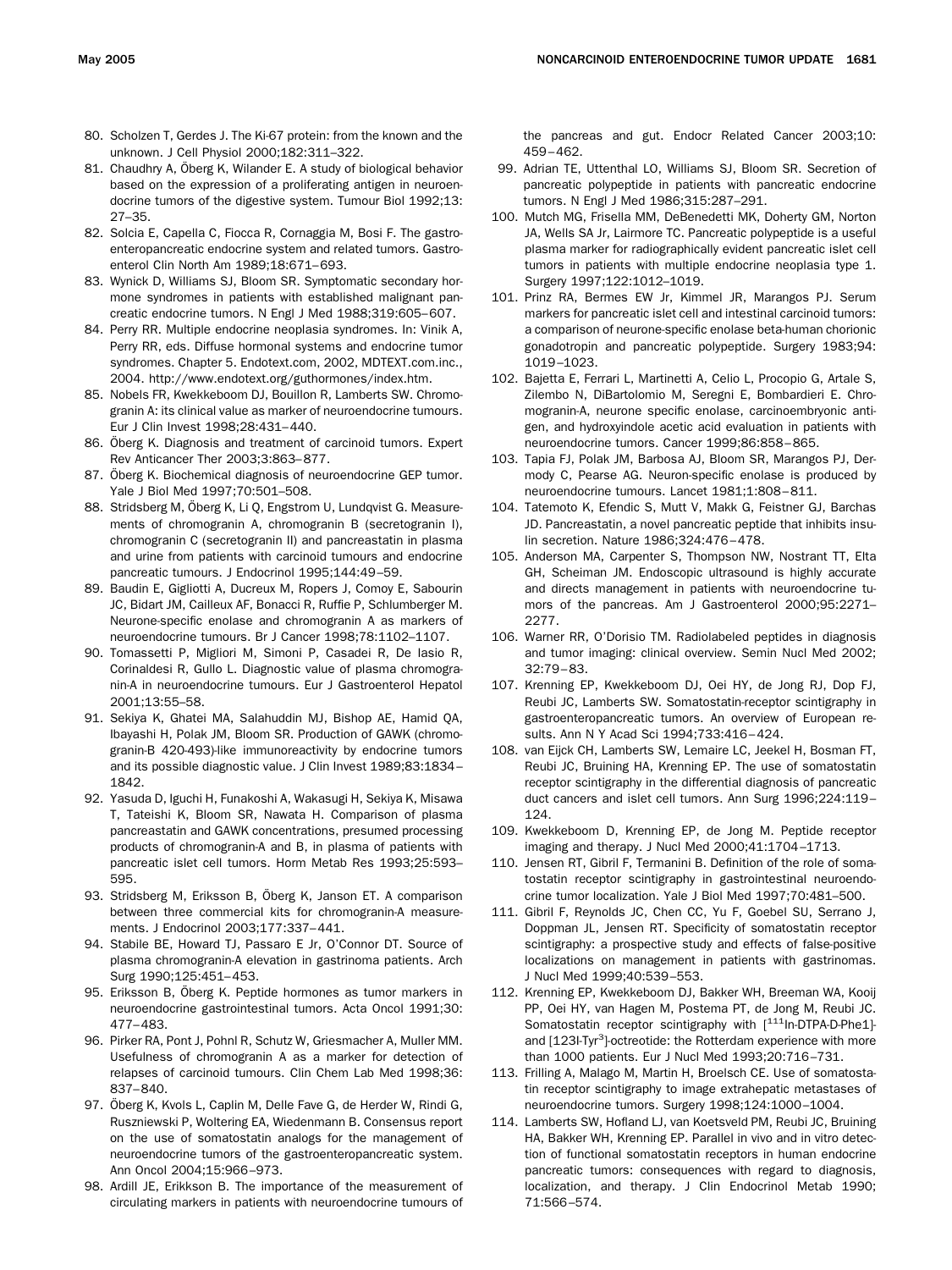- <span id="page-14-0"></span>115. Janson ET, Westlin JE, Eriksson B, Ahlstrom H, Nilsson S, Öberg K. [<sup>111</sup>In-DTPA-D-Phe1]octreotide scintigraphy in patients with carcinoid tumours: the predictive value for somatostatin analogue treatment. Eur J Endocrinol 1994;131:577–581.
- 116. Schirmer WJ, O'Dorisio TM, Schirmer TP, Mojzisik CM, Hinkle GH, Martin EW. Intraoperative localization of neuroendocrine tumors with <sup>125</sup>I-TYR(3)-octreotide and a hand-held gamma-detecting probe. Surgery 1993;114:745–751.
- 117. Ahlman H. Radioisotope-guided surgery in patients with neuroendocrine tumours. Digestion 1996;57(Suppl 1):88–89.
- 118. Benevento A, Dominioni L, Carcano G, Dionigi R. Intraoperative localization of gut endocrine tumors with radiolabeled somatostatin analogs and a gamma-detecting probe. Semin Surg Oncol 1998;15:239–244.
- 119. de Herder WW, Hofland LJ, van der Lely AJ, Lamberts SW. Somatostatin receptors in gastroentero-pancreatic neuroendocrine tumours. Endocr Related Cancer 2003;10:451–458.
- 120. Reubi JC, Kappeler A, Waser B, Schonbrunn A, Laissue J. Immunohistochemical localization of somatostatin receptor sst2A in human pancreatic islets. J Clin Endocrinol Metab 1998;83:3746–3749.
- 121. Kumar U, Sasi R, Suresh S, Patel A, Thangaraju M, Metrakos P, Patel SC, Patel YC. Subtype-selective expression of the five somatostatin receptors (hSSTR1-5) in human pancreatic islet cells: a quantitative double-label immunohistochemical analysis. Diabetes 1999;48:77–85.
- 122. Patel YC. Somatostatin and its receptor family. Front Neuroendocrinol 1999;20:157–198.
- 123. de Herder WW, Hofland LJ, van der Lely AJ, Lamberts SW. Peptide receptors in gut endocrine tumours. Baillieres Clin Gastroenterol 1996;10:571–587.
- 124. Reubi JC, Waser B. Concurrent expression of several peptide receptors in neuroendocrine tumours: molecular basis for in vivo multireceptor tumour targeting. Eur J Nucl Med Mol Imaging 2003;30:781–793.
- 125. Weckbecker G, Briner U, Lewis I, Bruns C. SOM230: a new somatostatin peptidomimetic with potent inhibitory effects on the growth hormone/insulin-like growth factor-I in rats, primates and dogs. Endocrinology 2002;143:4123–4130.
- 126. Bruns C, Lewis I, Briner U, Meno-Tetang G, Weckbecker G. SOM230: a novel somatostatin peptidomimetic with broad somatotropin release inhibiting factor (SRIF) receptor binding and a unique antisecretory profile. Eur J Endocrinol 2002;146:707– 716.
- 127. Kaltsas G, Korbonits M, Heintz E, Mukherjee JJ, Jenkins PJ, Chew SL, Reznek R, Monson JP, Besser GM, Foley R, Britton KE, Grossman AB. Comparison of somatostatin analogs and metaiodobenzylguanidine radionuclides in the diagnosis and localization of advanced neuroendocrine tumors. J Clin Endocrinol Metab 2001;86:895–902.
- 128. Hoefnagel CA. MIBG and radiolabeled octreotide in neuroendocrine tumors. Q J Nucl Med 1995;39(Suppl 1):137–139.
- 129. Shapiro B. Ten years of experience with MIBG applications and the potential of new radiolabeled peptides: a personal experience and concluding remarks. Q J Nucl Med 1995;39(Suppl 1):150–155.
- 130. Wiseman GA, Kvols LK. Therapy of neuroendocrine tumors with radiolabeled MIBG and somatostatin analogs. Semin Nucl Med 1995;25:272–278.
- 131. Troncone L, Rufini V. 131-MIBG therapy of neural crest tumours. Anticancer Res 1997;17:1823–1831.
- 132. Adams S, Baum R, Rink T, Schumm-Drager PM, Usadel KH, Hor G. Limited value of fluorine-18 fluorodeoxyglucose positron emission tomography for the imaging of neuroendocrine tumours. Eur J Nucl Med 1998;25:79–83.
- 133. Sundin A, Eriksson B, Bergstrom M, Langstrom B, Öberg K, Orlefors H. PET in the diagnosis of neuroendocrine tumors. Ann N Y Acad Sci 2004;1014:246–257.
- 134. Lebtahi R, Cadiot G, Delahaye N, Genin R, Daou D, Peker MC, Chosidow D, Faraggi M, Mignon M, Le Guludec D. Detection of bone metastases in patients with endocrine gastroenteropancreatic tumors: bone scintigraphy compared with somatostatin receptor scintigraphy. J Nucl Med 1999;40:1602–1608.
- 135. Ahlström H, Eriksson B, Bergström M, Bjurling P, Langstram B, Öberg K. Pancreatic neuroendocrine tumors: diagnosis with PET. Radiology 1995;195:333–337.
- 136. Hoegerle S, Schneider D, Kraft A, Moser E, Nitzsche EU. Imaging of a metastatic gastrointestinal carcinoid by F-18-DOPA positron emission tomography. Nuklearmedizin 1999;38:127– 130.
- 137. Orlefors H, Sundin A, Fasth KJ, Öberg K, Langström B, Eriksson B, Bergstrom M. Demonstration of high monoaminoxydase-A levels in neuroendocrine gastroenteropancreatic tumors in vitro and in vivo–tumor visualization using positron emission tomography with <sup>11</sup>C-harmine. Nucl Med Biol 2003;30:669-679.
- 138. Wang G-J, Szanzi I, Fowler JS, Warner R, Ding Y-S, Margouleff D, Volkow MD. Imaging of carcinoid tumor using [C-11] clorgyline (abstr). Mol Imaging Biol 2003;5:200–201.
- 139. Dizon AM, Kowalyk S, Hoogwerf BJ. Neuroglycopenia and other symptoms in patients with insulinomas. Am J Med 1999;106: 307–310.
- 140. Kaplin EL, Fredland A. The diagnosis and treatment of insulinomas. In: Thompson NN, Vinik AI, eds. Endocrine surgery update. New York: Grune and Stratton, 1983:245–268.
- 141. Ectari N. Pancreatic endocrine tumors: diagnostic pitfalls. Hepatogastroenterology 1999;46:679–690.
- 142. Huai JC, Zhang W, Niu HO, Su ZX, McNamara JJ, Machi J. Localization and surgical treatment of pancreatic insulinomas guided by intraoperative ultrasound. Am J Surg 1998;175:18– 21.
- 143. Hashimoto LA, Walsh RM. Preoperative localization of insulinomas is not necessary. J Am Coll Surg 1999;189:368–373.
- 144. Perry RR. Gastrinomas. In: Vinik A, Terry R, eds. Introductiondevelopment and anatomy in diffuse hormonal systems and endocrine tumor syndromes. Chapter 3. Endotext.com. MDTEXT.com, Inc, 2002. http://www.endotext.org/guthormones/ index.htm.
- 145. Norton JA, Doppman JL, Jensen RT. Curative resection in Zollinger-Ellison syndrome. Results of a 10-year prospective study. Ann Surg 1992;215:8–18.
- 146. Perry RR. Gastrinomas. In: Vinik A, Perry RR, eds. Diffuse hormonal systems and endocrine syndromes. Chapter 3. Endotext. com.MBTEXT.com, Inc. 2002.
- 147. Jensen RT. Management of the Zollinger-Ellison syndrome in patients with multiple endocrine neoplasia type 1. J Intern Med 1998;243:477–488.
- 148. Norton JA, Cromack DT, Shawker TH, Doppman JL, Comi R, Gorden P, Maton PN, Gardner JD, Jensen RT. Intraoperative ultrasonographic localization of islet cell tumors. A prospective comparison to palpation. Ann Surg 1988;207:160–168.
- 149. Yu F, Venzon DJ, Serrano J, Goebel SU, Doppman JL, Gibril F, Jensen RT. Prospective study of the clinical course, prognostic factors, causes of death, and survival in patients with longstanding Zollinger-Ellison syndrome. J Clin Oncol 1999;17:615– 630.
- 150. Weber HC, Venzon DJ, Lin JT, Fishbein VA, Orbuch M, Strader DB, Gibril F, Metz DC, Fraker DL, Norton JA, et al. Determinants of metastatic rate and survival in patients with Zollinger-Ellison syndrome: a prospective long-term study. Gastroenterology 1995;108:1637–1649.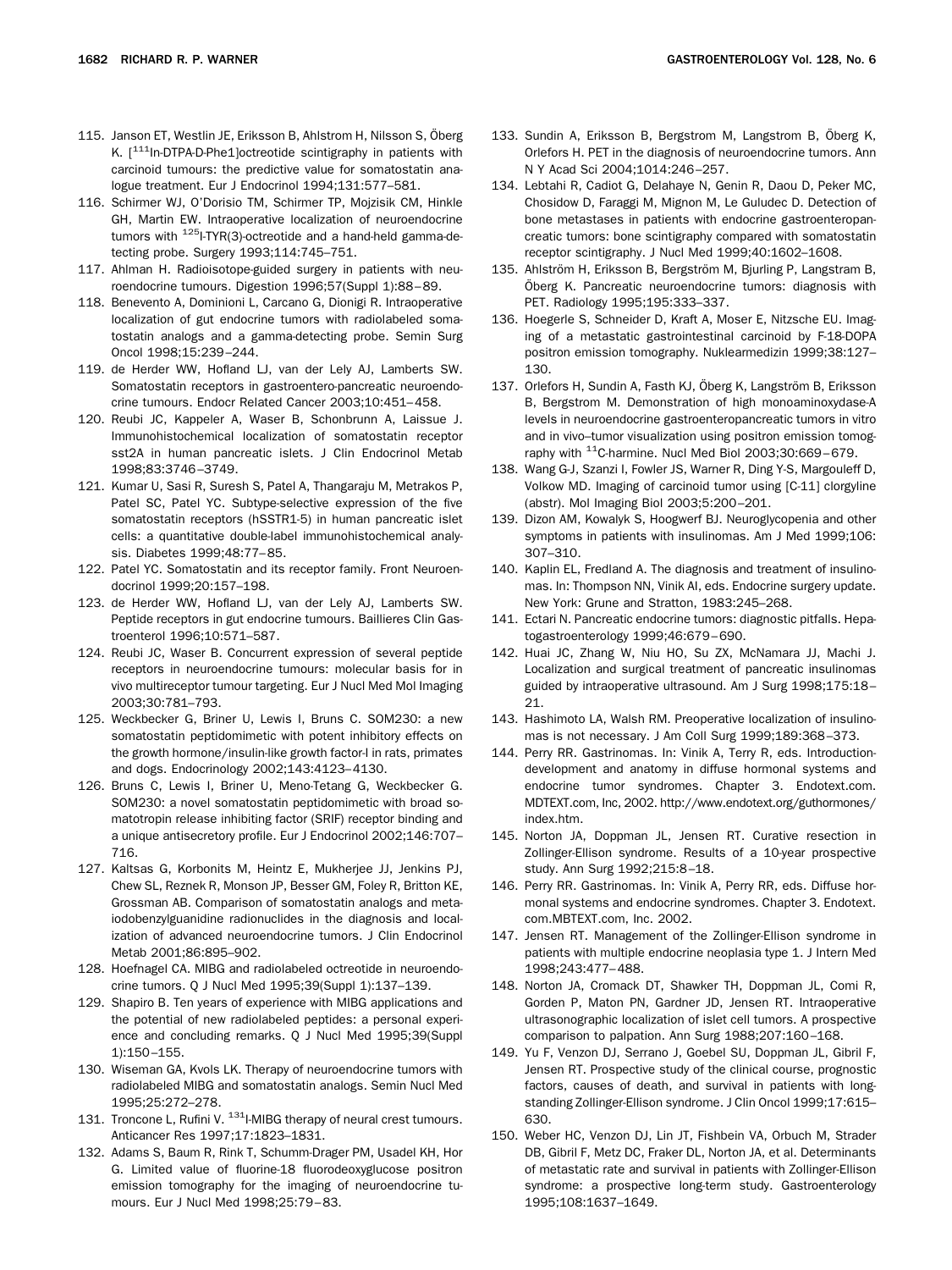- <span id="page-15-0"></span>151. Norton JA, Jensen RT. Resolved and unresolved controversies in the surgical management of patients with Zollinger-Ellison syndrome. Ann Surg 2004;240:757–773.
- 152. Thompson NW. Management of pancreatic endocrine tumors in patients with multiple endocrine neoplasia type 1. Surg Oncol Clin N Am 1998;7:881–891.
- 153. Norton JA, Fraker, DL, Alexander HR, Venzon DJ, Doppman JL, Serrano J, Goebel SU, Peghini PL, Roy PK, Gibril F, Jensen RT. Surgery to cure the Zollinger-Ellison syndrome. N Engl J Med 1999;341:635–644.
- 154. Hirschowitz BI, Simmons J, Mohnen J. Clinical outcome using lansoprazole in acid hypersecretors with and without Zollinger-Ellison syndrome: a 13-year prospective study. Clin Gastroenterol Hepatol 2005;3:39–48.
- 155. Norton JA, Jensen RT. Current surgical management of Zollinger-Ellison syndrome (ZES) in patients without multiple endocrine neoplasia-type 1 (MEN-1). Surg Oncol 2003;12:145– 151.
- 156. Shojamanesh H, Gibril F, Louie A, Ojeaburu JV, Bashir S, Abou-Saif A, Jensen RT. Prospective study of the antitumor efficacy of long-term octreotide treatment in patients with progressive metastatic gastrinoma. Cancer 2002;94:331–343.
- 157. Jensen RT. Zollinger-Ellison syndrome. In: Doherty GM, Skogseid B, eds. Surgical endocrinology: clinical syndromes. Philadelphia: Lippincott, Williams and Wilkins, 2001:291–333.
- 158. Peghini PL, Annibale B, Azzoni C, Milione M, Corleto VD, Gibril F, Venzon DJ, Delle Fave G, Bordi C, Jensen RT. Effect of chronic hypergastrinemia on human enterochromaffin-like cells: insights from patients with sporadic gastrinomas. Gastroenterology 2002;123:68–85.
- 159. Roy PK, Venzon DJ, Feigenbaum KM, Koviack PD, Bashir S, Ojeaburu JV, Gibril F, Jensen RT. Gastric secretion in Zollinger-Ellison syndrome. Correlation with clinical expression, tumor extent and role in diagnosis—a prospective NIH study of 235 patients and a review of 984 cases in the literature. Medicine (Baltimore) 2001;80:189–222.
- 160. Jensen RT, Norton JA. Pancreatic endocrine tumors. In: Feldman M, Friedman I, Sleisenger MW, eds. Gastrointestinal and liver disease: pathophysiology, diagnosis and management. Volume 1. Philadelphia: Saunders, 2002:988–1016.
- 161. Friesen SR. Update on the diagnosis and treatment of rare neuroendocrine tumors. Surg Clin North Am 1987;67:379– 393.
- 162. Smith SL, Branton SA, Avino AJ, Martin JK, Klingler PJ, Thompson GB, Grant CS, van Heerden JA. Vasoactive intestinal polypeptide secreting islet cell tumors: a 15-year experience and review of the literature. Surgery 1998;124:1050–1055.
- 163. Matuchonsky C, Rambaud JC. VIPomas and endocrine cholera: clinical presentation, diagnosis and advances in management. In: Mignon M, Jensen RT, eds. Endocrine tumors of the pancreas. Frontiers in gastrointestinal research. Volume 23. Basel: Karger, 1995:166–182.
- 164. O'Dorisio TM, Mekhjian HS, Gaginella TS. Medical therapy of VIPomas. Endocrinol Metab Clin North Am 1989;18:545–556.
- 165. Wermers RA, Fatourechi V, Wynne AG, Kvols LK, Lloyd RV. The glucagonoma syndrome. Clinical and pathologic features in 21 patients. Medicine (Baltimore) 1996;75:53–63.
- 166. Boden G. Glucagonomas and insulinomas. Gastroenterol Clin North Am 1989;18:831–845.
- 167. Chastain MA. The glucagonoma syndrome: a review of its features and discussion of new perspectives. Am J Med Sci 2001; 321:306–320.
- 168. Arnold R, Wied M, Behr TH. Somatostatin analogues in the treatment of endocrine tumors of the gastrointestinal tract. Expert Opin Pharmacother 2002;3:643–656.
- 169. Vinik AI, Strodel WE, Eckhauser FE, Moattari AR, Lloyd R. Somatostatinomas, PPomas, neurotensinomas. Semin Oncol 1987;14:263–281.
- 170. Mao C, Shah A, Hanson DJ, Howard JM. Von Recklinghausen's disease associated with duodenal somatostatinoma: contrast of duodenal versus pancreatic somatostatinomas. J Surg Oncol 1995;59:67–73.
- 171. O'Brien TD, Chejfec G, Prinz RA. Clinical features of duodenal somatostatinomas. Surgery 1993;114:1144–1147.
- 172. Patel YC. General aspects of the biology and function of somatostatin. In: Well C, Muller E, Thorner M, eds. Basic and clinical aspects of neuroscience. Volume 4. Berlin: Springer, 1992:1– 66.
- 173. Mao C, Carter P, Schaefer P, Zhu L, Dominguez JM, Hanson DJ, Appert HE, Kim K, Howard JM. Malignant islet cell tumor associated with hypercalcemia. Surgery 1995;117:37–40.
- 174. Fleury A, Flejou JF, Sauvanet A, Molas G, Vissuzaine C, Hammel P, Levy P, Belghiti J, Bernades P, Ruszniewski P. Calcitoninsecreting tumors of the pancreas: about six cases. Pancreas 1998;16:545–550.
- 175. Vinik A. Neurotensinoma. In: Vinik A, Perry R, eds. Diffuse hormonal systems and endocrine tumor syndromes. Chapter 10. Endotext.com.MDTEXT.com.Inc, 2004. http://www. endotext.org/guthormones/index.htm.
- 176. Lamers CBHW, Lind T, Moberg S, Jansen JBMJ, Olbe L. Omeprazole in Zollinger-Ellison syndrome: effects of a single dose and of long-term treatment in patients resistant to histamine H2-receptor antagonists. N Engl J Med 1984;310:758–761.
- 177. McArthur KE, Collen MJ, Maton PN, Sherner JA, Howard JM, Ciarlegho CA, Cornelius MJ, Jensen RT, Gardner JD. Omeprazole: effective convenient therapy for Zollinger-Ellison syndrome. Gastroenterology 1985;88:939–944.
- 178. Jensen RT. Peptide therapy: recent advances in the use of somatostatin and other peptide receptor agonists and antagonists. In: Lewis JH, Dubois A, Malden MA, eds. Current clinical topics in gastrointestinal pharmacology. Blackwell, Boston, MA, SCI, 1997:144–223.
- 179. Schonfeld WH, Eikin EP, Woltering EA, Modlin IM, Anthony L, Villa KF, Zagari M. The cost-effectiveness of octreotide acetate in the treatment of carcinoid syndrome and VIPoma. Int J Technol Assess Health Care 1998;14:514–525.
- 180. Gillis JC, Noble S, Goa KL. Octreotide long-acting release (LAR). A review of its pharmacological properties and therapeutic use in the management of acromegaly. Drugs 1997;53:681–699.
- 181. Rubin J, Ajani J, Schirmer W, Venook AP, Bukowski R, Pommier R, Saltz L, Dandona P, Anthony L. Octreotide acetate long-acting formulation versus open-label subcutaneous octreotide acetate in malignant carcinoid syndrome. J Clin Oncol 1999;17:600– 606.
- 182. Ruszniewski P, Ducreux M, Chayvialle JA, Blumberg J, Cloarec D, Michel H, Raymond JM, Dupas JL, Gouerou H, Jian R, Genestin E, Bernades P, Rougier P. Treatment of the carcinoid syndrome with the long acting somatostatin analogue lanreotide: a prospective study in 39 patients. Gut 1996;39:279–283.
- 183. Jensen RT. Overview of chronic diarrhea caused by functional neuroendocrine neoplasms. Semin Gastrointest Dis 1999;10: 156–172.
- 184. Anthony LB. Long-acting formulations of somatostatin analogues. Ital J Gastroenterol Hepatol 1999;31(Suppl 2):S216– S218.
- 185. Arnold R, Frank M, Kajdan U. Management of gastroenteropancreatic endocrine tumors: the place of somatostatin analogues. Digestion 1994;55(Suppl 3)107–113.
- 186. Öberg K. Established clinical use of octreotide and lanreotide in oncology. Chemotherapy 2001;47(Suppl 2):40–53.